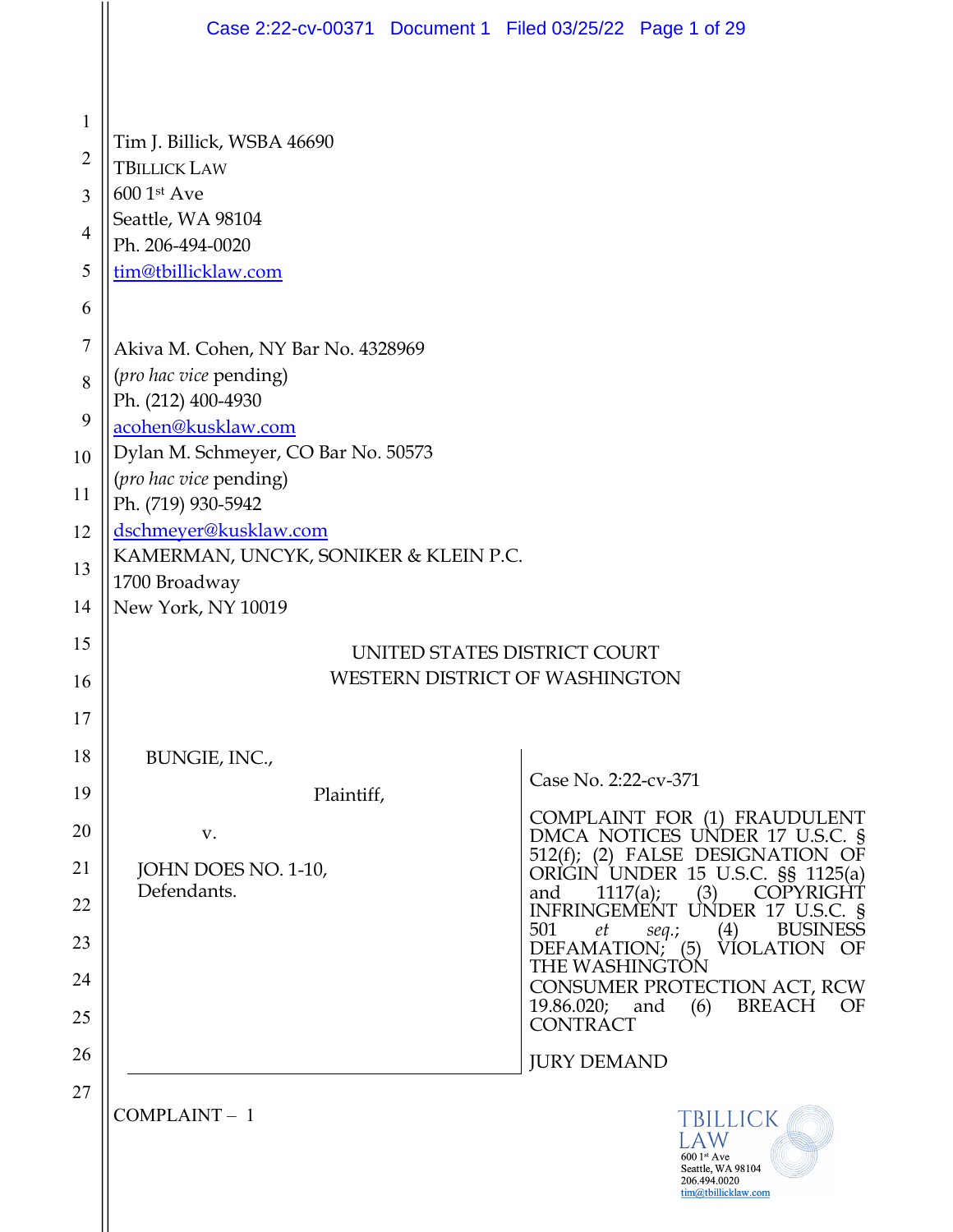Plaintiff Bungie, Inc. ("Bungie"), as and for its complaint against Defendants John Does No. 1-10, respectfully alleges as follows:

## **INTRODUCTION**

1. This action arises out of a series of fraudulent Digital Millennium Copyright Act ("DMCA") takedown notices that an unauthorized and malicious actor or actors ("Doe Defendants") provided to YouTube with respect to content that supposedly infringed Bungie's copyrights in its popular and successful *Destiny* franchise, disrupting Bungie's community of players, streamers, and fans and causing Bungie nearly incalculable damage.

2. As discussed herein, Doe Defendants were able to do this because of a hole in YouTube's DMCA-process security, which allows any person to claim to be representing any rights holder in the world for purposes of issuing a DMCA takedown.

3. In other words, as far as YouTube is concerned, any person, anywhere in the world, can issue takedown notices on behalf of any rights holder, anywhere. A disgruntled infringer or a competitive content producer, for example, can issue takedown notices purportedly on behalf of Disney, or Fox, or Universal – or even Google itself. All they need to do is: (1) fill out the video removal form located at https://studio.youtube.com/channel/UCWczJmTLhYS\_nckM0U7pLLw/copyright/hi story; (2) have a Google account – including, upon information and belief, one created that same day and with fake information; and (3) fill out information and click verification buttons fraudulently certifying that they have the right to submit the



1

2

3

4

5

6

7

8

9

10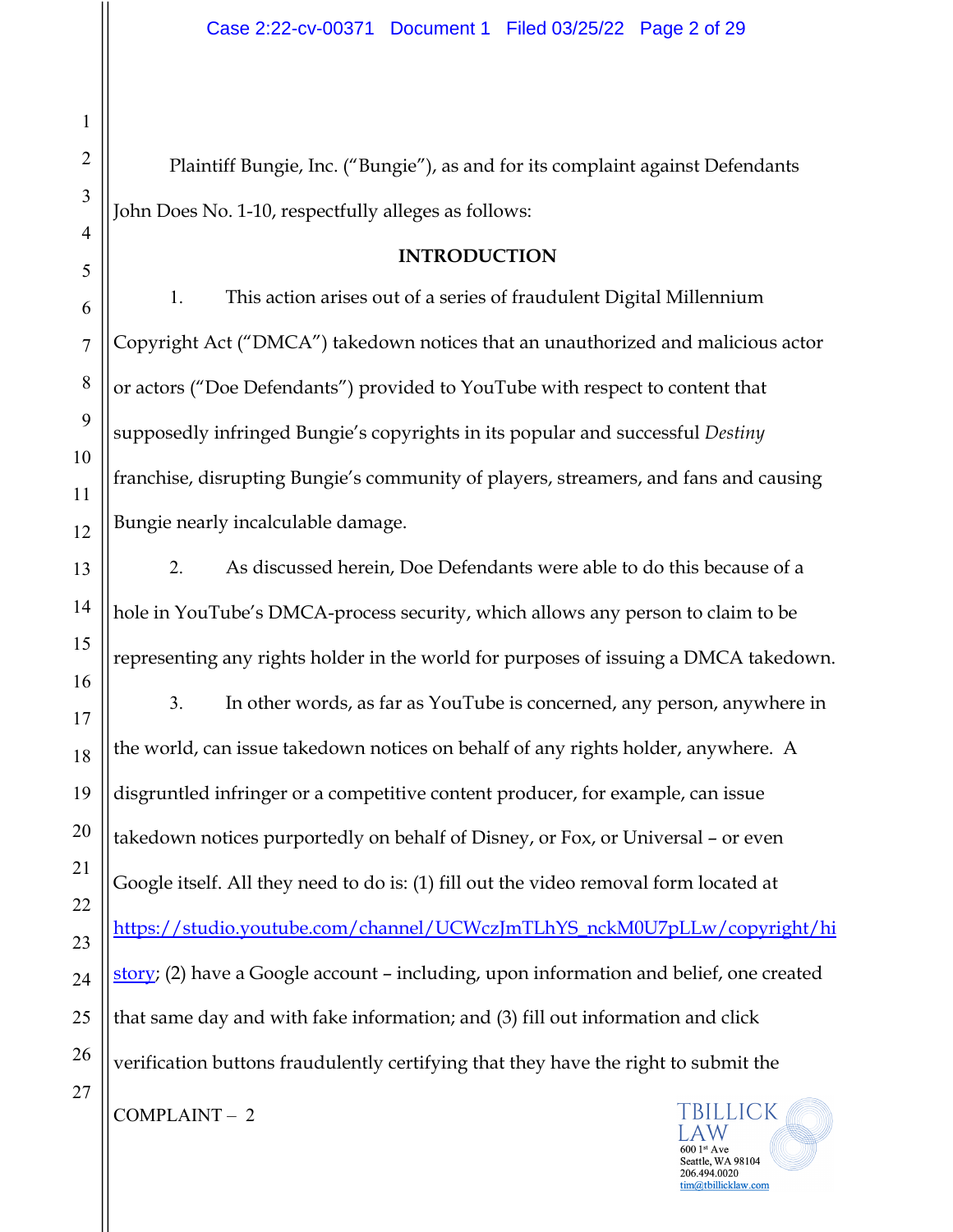takedown request, with no verification done by YouTube. Between March 17, 2022 and March 22, 2022, a malicious actor or actors exploited that security loophole to issue takedowns, purportedly on behalf of Bungie, to YouTubers and streamers who had – with Bungie's permission as granted in Bungie's Legal Policy on Media, located at https://www.bungie.net/7/en/Legal/IntellectualPropertyTrademarks - uploaded videos of their gameplay to YouTube.

4. Between March 17, 2022 and March 22, 2022, a malicious actor or actors exploited that gaping security loophole to issue takedowns, purportedly on behalf of Bungie, to YouTubers and streamers who had – with Bungie's permission as granted in Bungie's Legal Policy on Media, located at

https://www.bungie.net/7/en/Legal/IntellectualPropertyTrademarks - uploaded videos of their gameplay to YouTube.

5. Using a fake Gmail address that was, upon information and belief, newly created, which did not match the addresses used by Bungie's brand protection vendor for legitimate DMCA notices (although it had a similar syntax to those addresses, upon information and belief having been deliberately chosen so as to cause maximum confusion among recipients and lead them to believe that it was legitimate), and via notices that were otherwise inconsistent with the substance of Bungie's legitimate DMCA notices, Doe Defendants issued a wave of takedown notices targeting noninfringing *Destiny 2* videos.

6. Using the same fake Gmail address that was used to issue the wave of fraudulent takedown notices, Doe Defendants circulated messaging to affected TBILLICK COMPLAINT – 3

> A W  $6001$ <sup>st</sup> Ave Seattle, WA 98104 206.494.0020 tim@tbillicklaw.com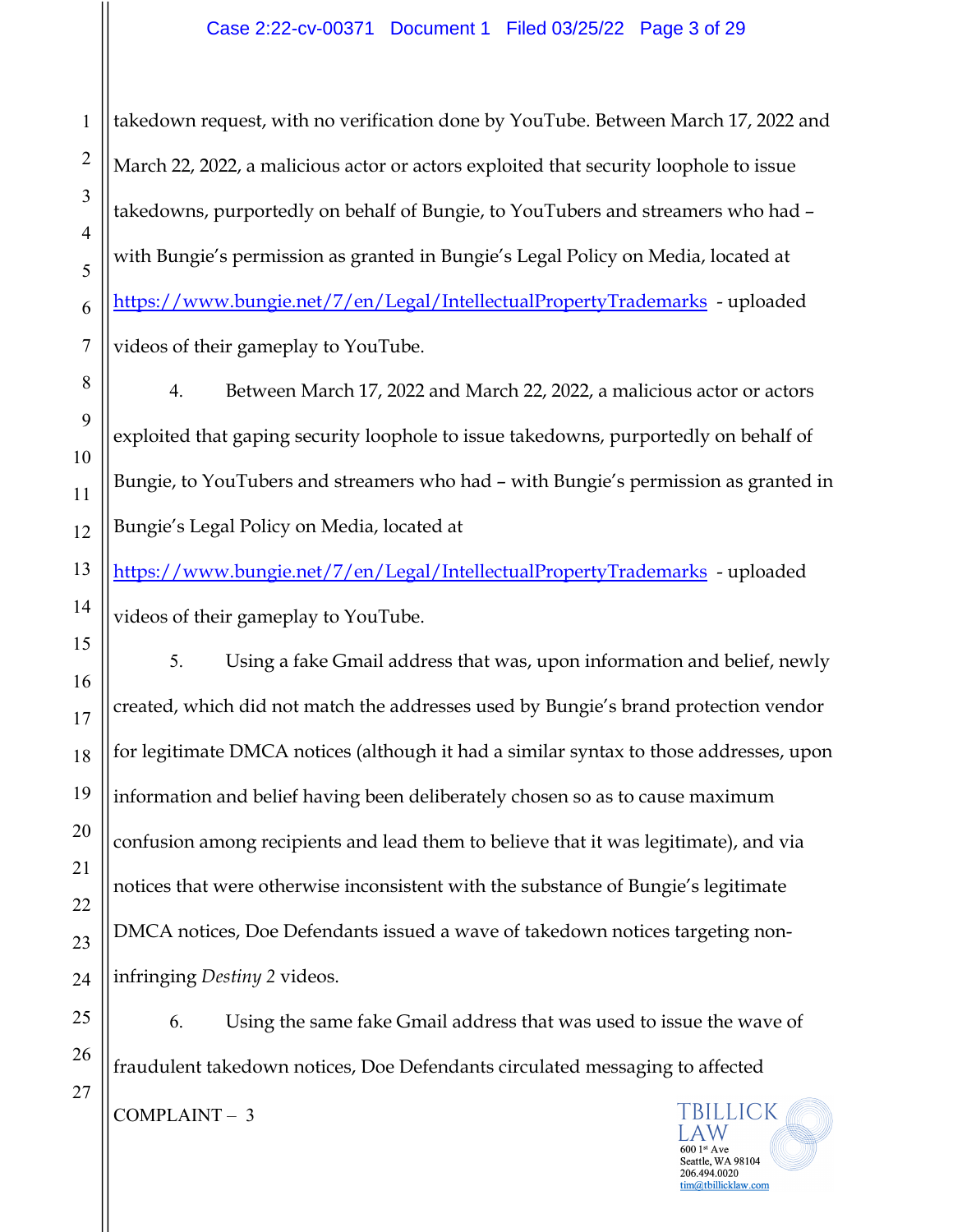uploaders that appear calculated to discredit the authenticity of takedown notices legitimately issued by Bungie's authorized brand protection vendor by claiming, falsely, that DMCA notices attaching the authorized vendor's email address "davidthomsoncsc@gmail.com" were also fraudulent.

7. Using a second fake Gmail address that was, upon information and belief, newly created, which did not match the addresses used by Bungie's brand protection vendor for legitimate DMCA notices (although it had a similar syntax to those addresses), Doe Defendants sent abusive messages to the email address of Bungie's authorized brand protection vendor.

8. This caused Bungie significant reputational and economic damage, for obvious reasons. As discussed below, the *Destiny* community was bewildered and upset, believing that Bungie had reneged on a promise to allow players to build their own streaming communities and YouTube channels on *Destiny 2* content. *Destiny*  community members were also misled to believe that Bungie's brand protection agent was also fraudulent, causing confusion among users as to the authenticity of legitimate DMCA notices. Bungie had to devote significant internal resources to addressing it and helping its players restore their videos and channels – an effort complicated by the fact that while YouTube has a form that allows anyone to claim to represent a copyright holder and issue copyright strikes, it has no dedicated mechanism for copyright holders who are being impersonated to let YouTube know about the DMCA fraud. As detailed below, this meant that Bungie had to work through several layers of YouTube contacts before it could adequately communicate and begin addressing the problem.

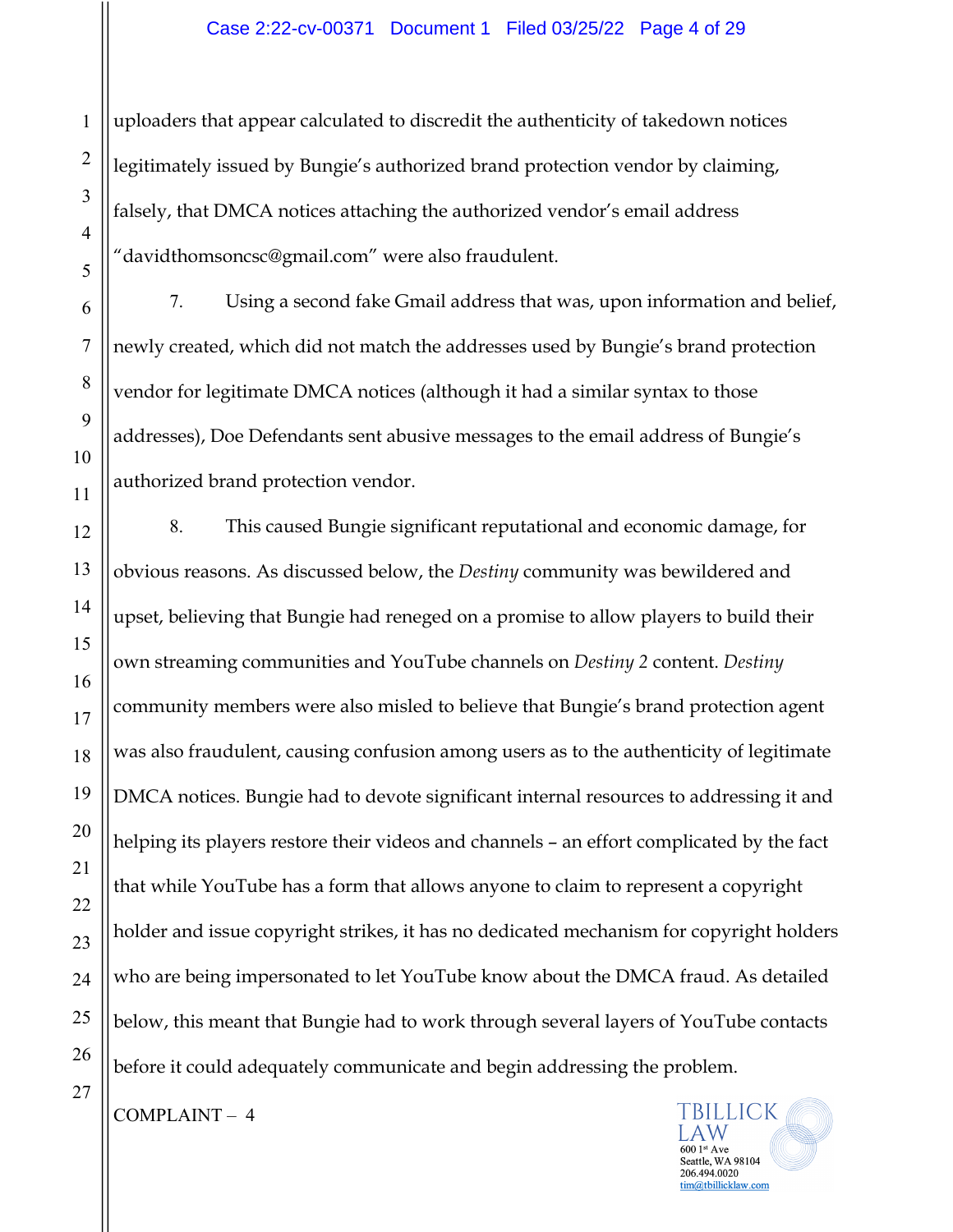9. Though Bungie does not currently know the identities of Doe Defendants, whose anonymous conduct occurred just days ago, it will discover them soon, via § 512(h) subpoena or otherwise, and will promptly amend this Complaint once it does.

10. For now, though, and particularly given the ease with which malicious actors can exploit YouTube's flawed DMCA practice and harm Bungie's community, Bungie brings this action to recover for the Doe Defendants' tortious and illegal conduct, and, frankly, to demonstrate to anyone else stupid enough to volunteer as a Defendant by targeting Bungie's community for similar attack that they will be met by legal process.

## **PARTIES**

11. Plaintiff Bungie is a Delaware corporation with its primary place of business at 550 106th Avenue NE, Suite 207, Bellevue, Washington 98004.

12. Doe Defendants 1-10 are persons, whose true identity is in the process of being discovered, who submitted false DMCA notifications purportedly in the name of "Bungie Inc.".

## **JURISDICTION AND VENUE**

13. The Court has subject matter jurisdiction over this action pursuant to 28 U.S.C. § 1331, in that Plaintiff asserts claims under federal law, including for violations of Section 512(f) of the Digital Millennium Copyright Act and infringement of Bungie's copyrights, and supplemental jurisdiction over Bungie's state law claims under 28 U.S.C. § 1367(a).

14. This court has personal jurisdiction over Doe Defendants because, upon information and belief, Doe Defendants are *Destiny 2* players who consented to jurisdiction in the state and federal courts in King County, Washington by accepting the

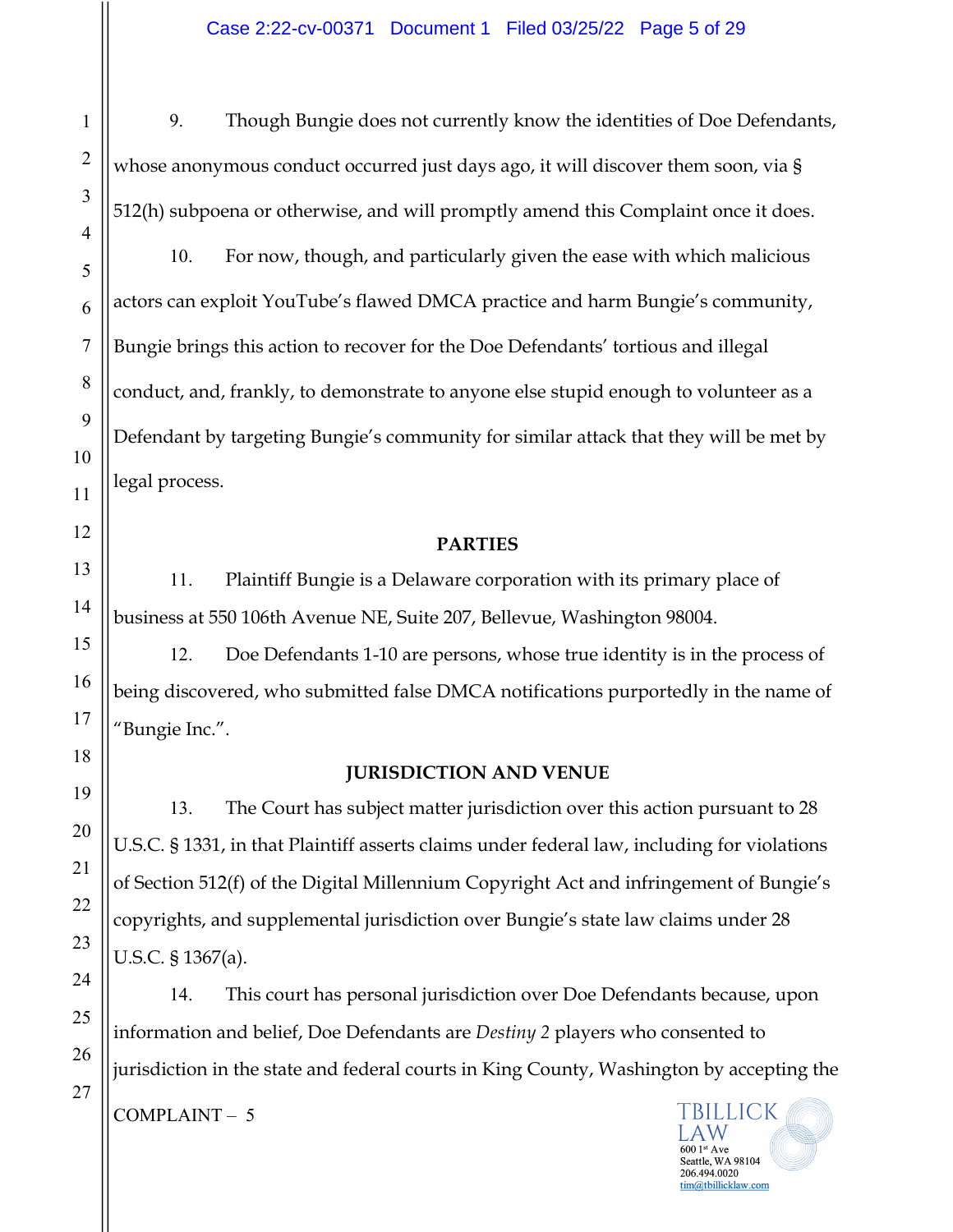terms of *Destiny 2*'s Limited Software License Agreement (the "LSLA"), which provides that the licensee: "agree[s] to submit to the personal jurisdiction of any federal or state court in King County, Washington."

15. Additionally, this court has personal jurisdiction over Defendants pursuant to RCW 26.50.240, the Washington Long-Arm Statute, because the Defendants committed tortious acts that caused Bungie injury in the State of Washington.

16. Venue is proper under 28 U.S.C. § 1391(b)(2), in that a substantial part of the events or omissions giving rise to the claims occurred in this judicial district and Defendants have harmed Bungie in this judicial district, or, in the alternative, 28 U.S.C. § 1391(b)(3), in that if venue is not proper under 28 U.S.C. § 1391(b)(2), there is no known judicial district in which venue would otherwise be proper under Section 1391(b).

## **BACKGROUND**

## **I. THE DESTINY COMMUNITY**

17. *Destiny* 2 is a shared-world online first-person shooter available across multiple platforms, including Playstation 4 and 5, PC, Stadia, and the Xbox One and Series X consoles.

18. *Destiny 2* boasts a community of tens of millions of players worldwide.

19. But members of the *Destiny 2* community do more than just play the game – content creators build fan followings of their own for their gameplay or commentary, which is often streamed to followers and subscribers and/or uploaded to YouTube for asynchronous viewing.

20. For instance, YouTubers like My Name is Byf and Datto have roughly a million or more subscribers who watch their videos about *Destiny 2*, its lore and gameplay.

21. And this isn't just gratifying for Bungie, though seeing the community's **TBILLICK**  $COMPLAINT - 6$ 

A W

Seattle, WA 98104 206.494.0020 im@tbillicklaw.com

27

1

2

3

4

5

6

7

8

9

10

11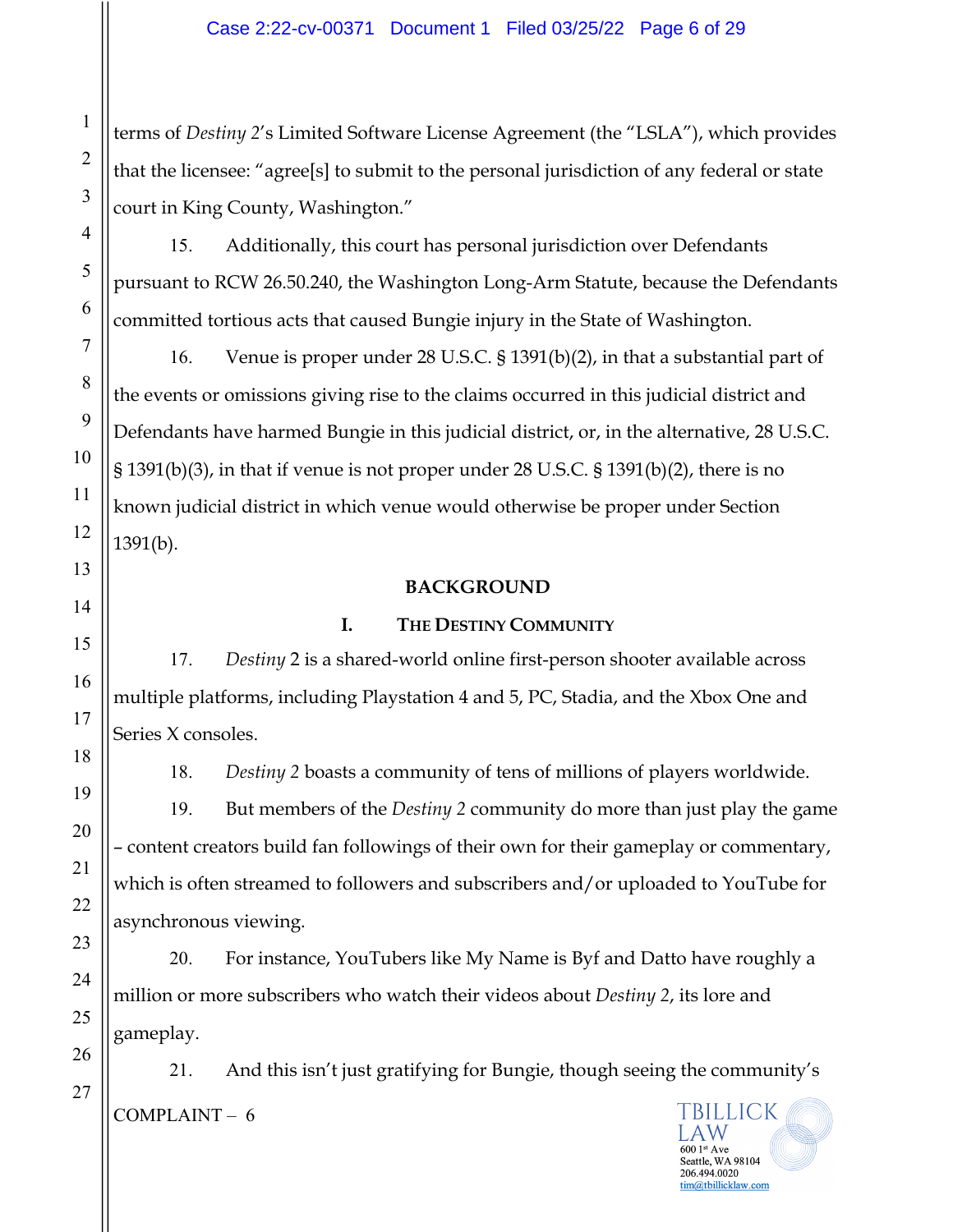love for its game is certainly that. *Destiny*'s base game is free to play, as is character levelling – gamers can play *Destiny 2* without purchasing anything at all unless they want to.

22. Instead, Bungie's income stream from the *Destiny 2* game is entirely based on additional content gamers choose to buy: downloadable content including expansions (additional campaigns and storylines), in-game currency ("Silver," which players can purchase for real money and use in the Destiny 2 world to "purchase" cosmetic items for their characters), seasonal content, and other in-game features and additions.

23. Thus, unlike a more typical model in which companies earn income by retailing individual copies or downloads of games, Bungie generates revenue from *Destiny 2* if and only if its players find the game experience so compelling and enjoyable that they want to buy additional content.

24. As a result, the level of connection and community that Bungie's players share directly affects Bungie's bottom line.

**II. BUNGIE'S INTELLECTUAL PROPERTY POLICY AND ENFORCEMENT** 25. Bungie is the owner of more than 200 registered copyrights and trademarks.

26. Bungie's registered copyrights cover, among other things, its game software, its game as an audio-visual work, and various elements of its games, including music and art used in the games.

27. Because those elements are integral to the gaming experience, and because Bungie wants its community to be able to share and discuss *Destiny* gameplay and elements, but also wishes to protect its intellectual property, Bungie has adopted a comprehensive policy governing its players' use, display, and performance of Bungie's copyrighted works.



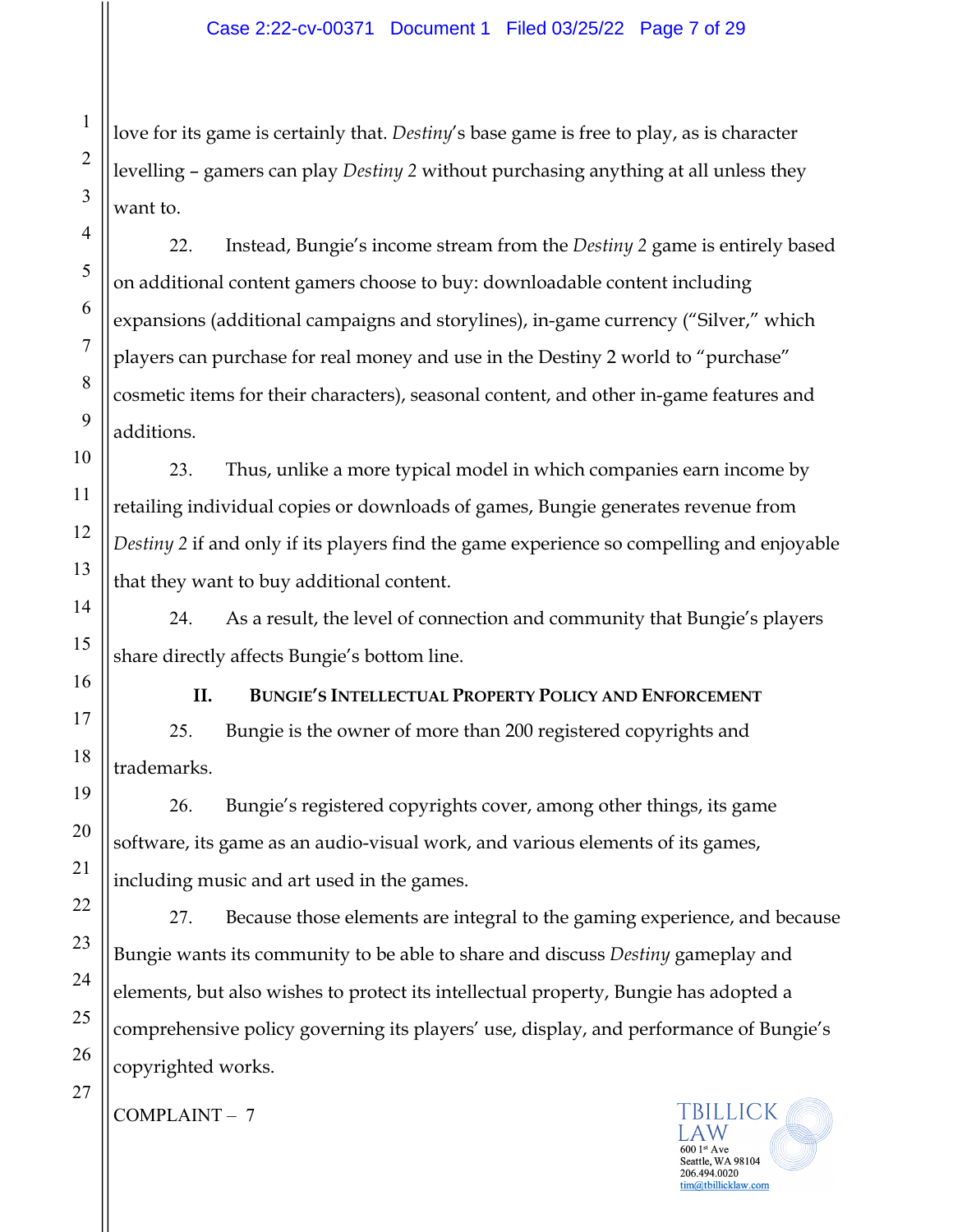28. As noted in its intellectual property policy, "Bungie strongly supports the efforts of our community to produce non-commercial content using video images, footage, music, sounds, dialogue, or other assets from our games, subject to a few conditions" and "generally approves streaming or commentary through approved platforms like Twitch, YouTube, or Facebook."

29. Bungie reserves the right to enforce its intellectual property rights against infringers who violate the guidelines in its intellectual property policy, community standards, or code of conduct.

30. Bungie permits players to create videos using *Destiny* gameplay.

31. Bungie permits players to upload gameplay videos to third-party video sharing services such as YouTube, including to video-on-demand services that enable players to monetize content, provided the videos contain substantial "player created content."

32. Bungie specifically notes that the sharing of videos that are primarily Bungie-created content, e.g. trailers or cutscenes, is not allowed.

33. Similarly, simply uploading songs from Bungie soundtracks or ripped from the game files of Destiny 2 does not comply with Bungie's intellectual property policy.

34. Bungie uses a vendor, CSC Global ("CSC"), to handle its Digital Millennium Copyright Act ("DMCA") takedown notices for infringing content that does not comply with Bungie's intellectual property policy, including content uploaded to YouTube.

35. YouTube's DMCA reporting form requires the reporting party to use a Google account if the reporting party processes DMCA requests via a YouTube content management product (Creator Studio or Content Manager).

36. For that reason, CSC created and uses the davidthomsoncsc@gmail.com TBILLICK COMPLAINT – 8

A W

Seattle, WA 98104 206.494.0020 tim@tbillicklaw.com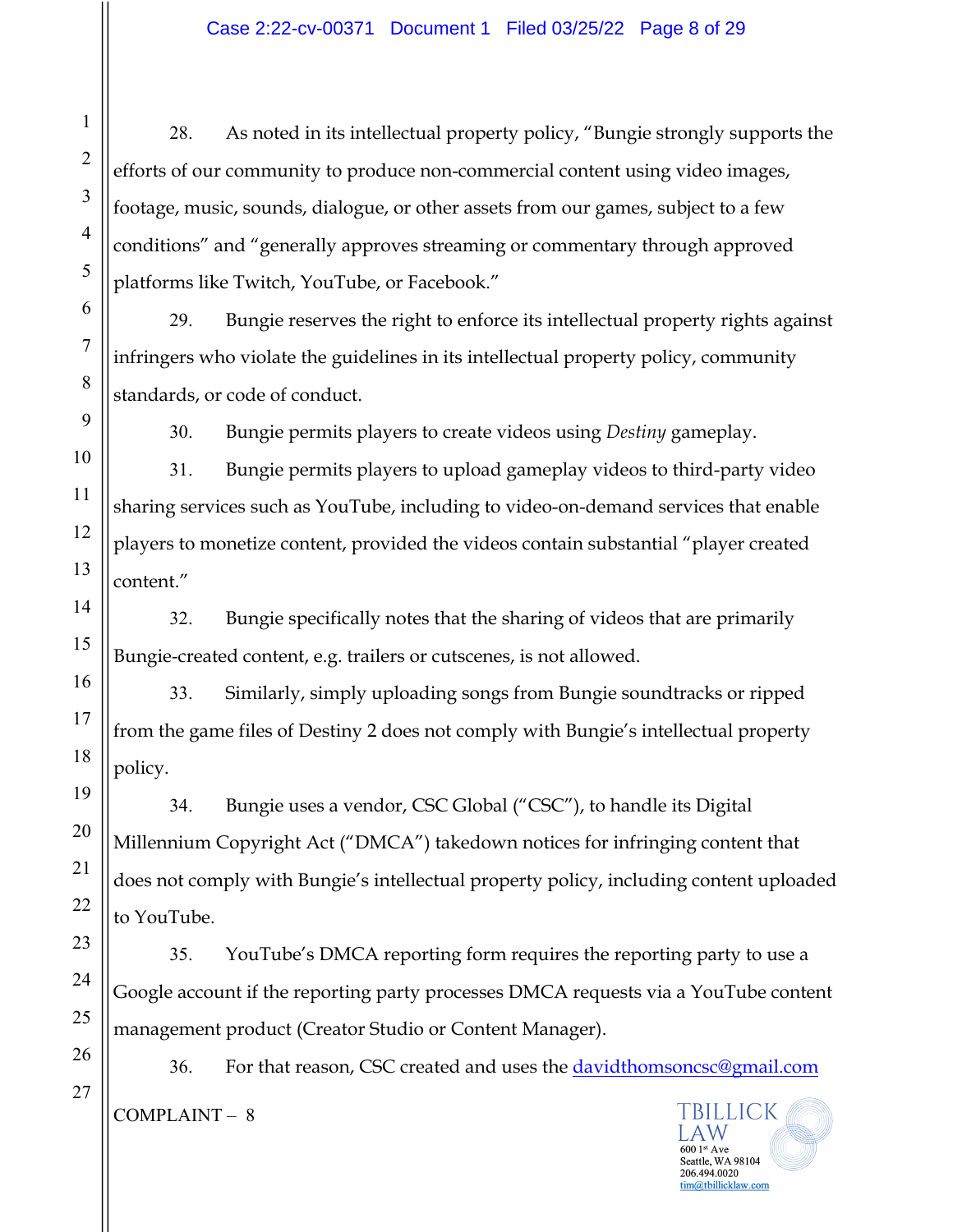account for its DMCA work relating to YouTube videos.

37. At no point does CSC issue takedown notices on YouTube uploads related to Destiny without specific approval from Bungie's legal department.

38. CSC maintains a record of the DMCA takedowns it executes on Bungie's behalf.

39. On or about March 2, 2022, at Bungie's direction, CSC initiated a series of DMCA takedowns – 41 in total – relating to infringing content that had been uploaded to YouTube (the "Early March Takedowns"). All 41 Early March Takedowns related to music from Destiny 2's original soundtracks ("OSTs").

40. Upon information and belief, YouTube's actions in response to the Early March Takedowns were complete on or about March 16, 2022.

**III. DOE DEFENDANTS' RETALIATORY ATTACK ON THE** *DESTINY* **COMMUNITY**

41. Upon information and belief, Doe Defendants were among the YouTubers whose videos received legitimate DMCA takedowns as a part of the Early March Takedowns.

42. Upon information and belief, the email address connected with the DMCA takedown notices that impacted Doe Defendants' accounts was davidthomsoncsc@gmail.com.

43. Beginning on or about March 17, 2022, Doe Defendants began submitting unauthorized DMCA takedown notices to YouTube for videos that allegedly infringed Bungie's copyrights (the "Fraudulent Takedown Notices").

44. Upon information and belief, Doe Defendants created fake [name]csc@gmail.com Google accounts in order to submit the Fraudulent Takedown Notices.

45. Upon information and belief, Doe Defendants identified themselves as "Bungie, Inc." when submitting some or all of the Fraudulent Takedown Notices.

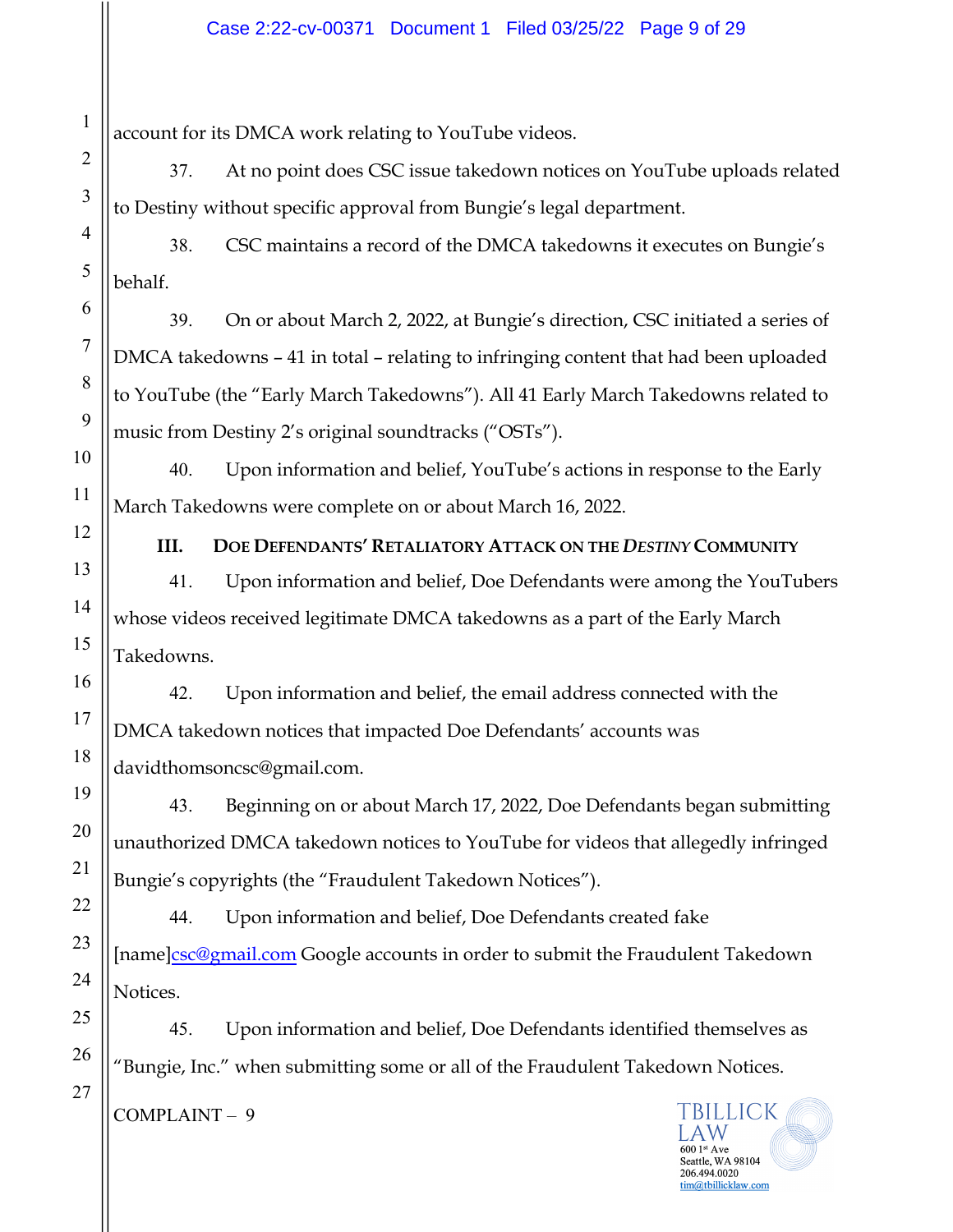46. Alternatively, upon information and belief, Doe Defendants identified themselves as Bungie's authorized agents when submitting some or all of the Fraudulent Takedown Notices.

47. Doe Defendants had no authority to submit *any* of the Fraudulent Takedown Notices.

48. Despite that, Doe Defendants submitted Fraudulent Takedown Notices targeting many members of the *Destiny* community, including:

a. My Name is Byf, a *Destiny* YouTuber with 966,000 subscribers;

b. AztecRoss, a *Destiny* YouTuber with 594,000 subscribers;

c. The Phoenix, a *Destiny* YouTuber with 54,000 subscribers; and

d. Promethean, Archival Mind, a *Destiny* YouTuber with 17,800 subscribers.

49. Indeed, Bungie's own official *Destiny* YouTube channel got hit with a Fraudulent Takedown Notice.

50. Thanks to YouTube's easily-gamed reporting system, the attack was a success, and videos were removed (and YouTubers given "copyright strikes" that, under YouTube rules, threaten the future viability of their YouTube channels) on the basis of the Fraudulent Takedown Notices.

51. Upon information and belief, Doe Defendants disseminated misinformation via an email from the fraudulent address "jeremywildandcsc@gmail.com." In this email, Doe Defendants claimed, falsely, that the legitimate agent's address "davidthomsoncsc@gmail.com" had been "issuing false takedowns for years," causing confusion among recipients of legitimate DMCA notifications and calculated to cause the recipients of legitimate takedown notices to file inappropriate copyright counter notifications with YouTube.

52. Upon information and belief, Doe Defendants filed a fraudulent DMCA

COMPLAINT – 10

1

2

3

4

5

6

7

8

9

10

11

12

13

14

15

16

17

18

19

20

21

22

23

24

25

26

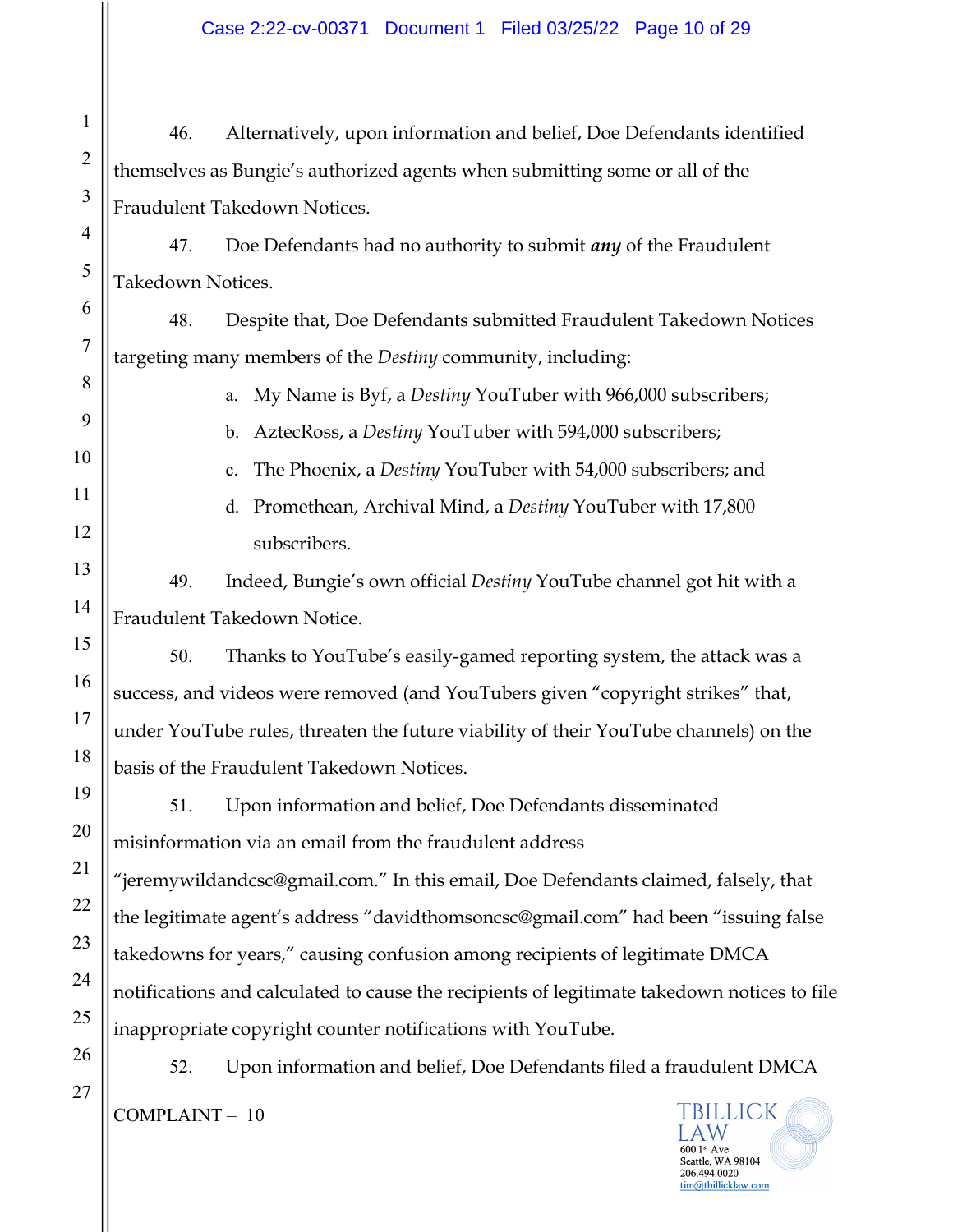notice targeting their own YouTube channel, purportedly on behalf of Bungie, using the fraudulent alias "jeremywilandcsc@gmail.com."

53. Upon information and belief, Doe Defendants filed a fraudulent copyright counter notice with YouTube claiming that both the legitimate and the fraudulent copyright notifications were fraudulent.

## **IV. THE COMMUNITY IMPACT OF DOE DEFENDANTS' ATTACK, AND BUNGIE'S RESPONSE**

54. Doe Defendants' attack sent shockwaves through the *Destiny* community.

55. Community members described the loss of the falsely-struck content as "heartbreaking,"1 "horrible,"2 and "[l]egitimately a tragedy."3

56. Content creators described the chilling effect the false takedowns had on their own work, saying "I'm scared to make new Destiny videos let alone keep the ones I've already made up"4 and "I'm just worried that my channel is gone forever because of this."5

57. As one community member explained, "Some of the people running these channels used their 'main' accounts for this, couldn't take the risk. Just unlisting videos doesn't protect them from strikes at all. It was self-delete or get permanently blacklisted by Google."6

58. The community's sorrow quickly turned to anger. Many fans reacted with

<sup>2</sup> https://www.youtube.com/post/Ugkx78XtbobU\_RBv4cVHNFAtuTCk-4Nhm15a

 $3$  https://web.archive.org/web/20220317085347/https://twitter.com/Quantum /status/1504380178646147073 4

 $5$  https://web.archive.org/web/20220321145312/https://twitter.com/theman34005852/status/1505920305096765443 <sup>6</sup>https://web.archive.org/web/20220317091011/https://www.reddit.com/r/DestinyTheGame/comments/tg01q1/its\_ti me to say goodbye to all the sunset tracks/i0zx0f6/

27

<sup>&</sup>lt;sup>1</sup>https://web.archive.org/web/20220317143736/https://www.reddit.com/r/DestinyTheGame/comments/tg01q1/its\_ti me to say goodbye to all the sunset tracks/i10uapk/

https://web.archive.org/web/20220317143736/https://www.reddit.com/r/DestinyTheGame/comments/tg01q1/its\_tim e\_to\_say\_goodbye\_to\_all\_the\_sunset\_tracks/i10uapk/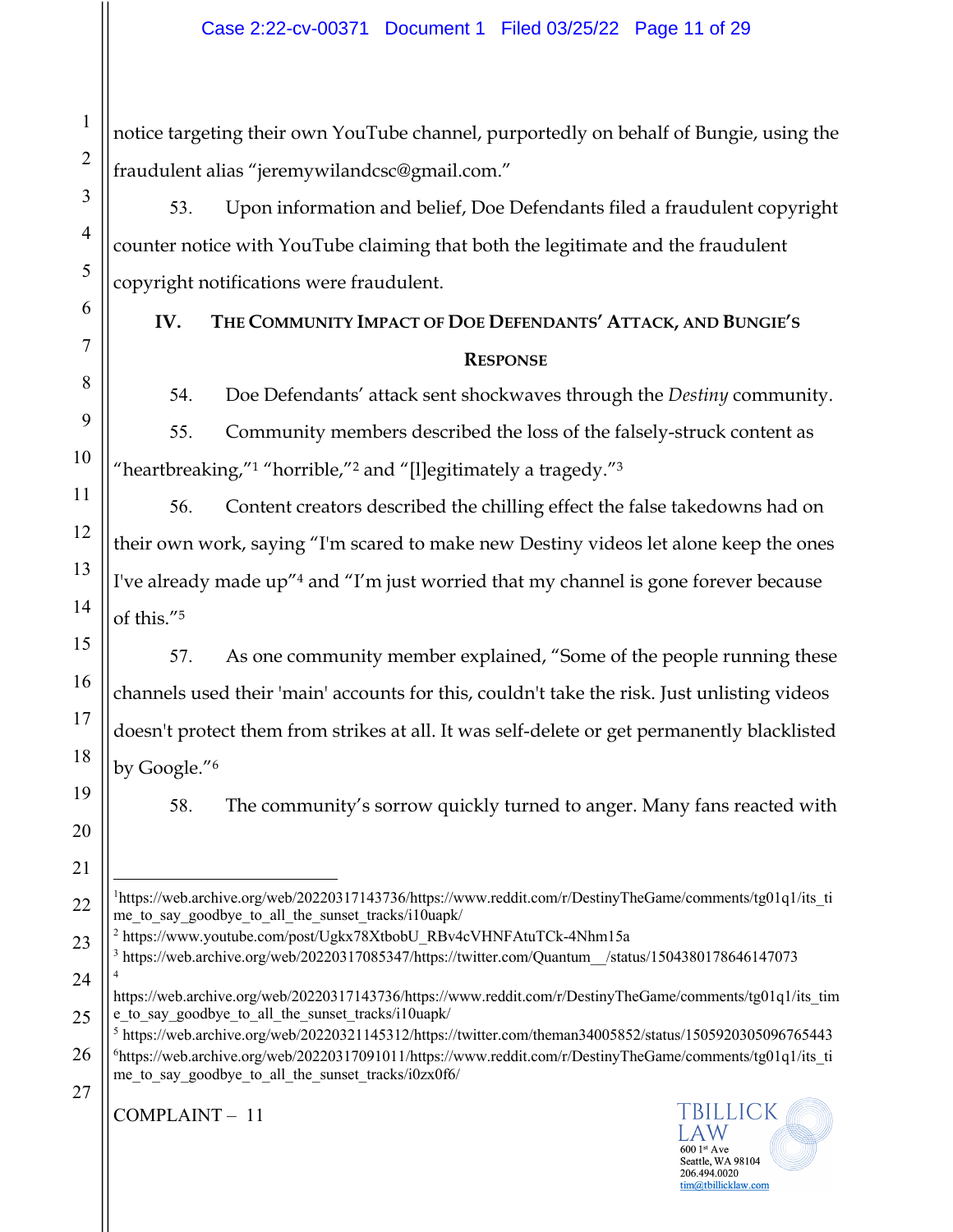## Case 2:22-cv-00371 Document 1 Filed 03/25/22 Page 12 of 29

disbelief and frustration, saying "Bungie has always been a company that isn't a shitty soulless corp with this stuff and I'd super appreciate it if y'all can send this up to flagpole to whoever can look into this"<sup>7</sup> and "[t]his is the type of thing that alienates a dev company from their fans… it's damaging the community and I don't understand it tbh."8

59. Community members felt disregarded and betrayed, saying "[i]t feels like they don't care or are complicit."9

60. Because the false takedown emails used the same "csc" identification style as the authorized agent, many members believed that these were authorized takedowns, saying "Bungie hired a 3rd party to enforce copyright. This is 100% on Bungie."10

61. And the reaction was not confined to the *Destiny* community.

62. The Fraudulent Takedown Notices, and their aftermath, also garnered significant media attention, being reported on at GamesIndustry.biz<sup>11</sup>, GameSpot.com<sup>12</sup>, PC Gamer<sup>13 14</sup>, Forbes<sup>15</sup>, and even German webportal WinFuture<sup>16</sup>.

1

2

3

4

5

6

7

8

9

10

11

12

13

14

15

16



<sup>18</sup> <sup>7</sup>https://web.archive.org/web/20220317082420/https://www.reddit.com/r/DestinyTheGame/comments/tg01q1/its\_ti me\_to\_say\_goodbye\_to\_all\_the\_sunset\_tracks/i0ztvlg/

<sup>19</sup> <sup>8</sup>https://web.archive.org/web/20220320131945/https://www.reddit.com/r/destiny2/comments/tiacmp/bungie\_and\_th eir partner csc are now extending/i1eextw/

<sup>9</sup> https://web.archive.org/web/20220320143557/https://twitter.com/Searcy306/status/1505553615439630336

<sup>20</sup> 21 10https://web.archive.org/web/20220320173445/https://www.reddit.com/r/DestinyTheGame/comments/tinzu4/cozm o on twitter regarding youtube videos being/i1fcuwc/

<sup>22</sup> 11https://web.archive.org/web/20220321222220/https://www.gamesindustry.biz/articles/2022-03-21-bungie-reportsdestiny-youtube-video-copyright-takedowns

<sup>23</sup> <sup>12</sup> https://web.archive.org/web/20220321135521/https://www.gamespot.com/articles/destiny-2-copyright-strikes-hithigh-profile-creators-and-bungie/1100-6501726/

<sup>24</sup> <sup>13</sup> https://web.archive.org/web/20220324230146/https://www.pcgamer.com/bungie-says-last-weeks-destiny-2-videotakedowns-were-fraudulent/

<sup>25</sup> <sup>14</sup> https://web.archive.org/web/20220325054014/https://www.pcgamer.com/no-one-is-safe-from-destiny-copyrightstrikes-not-even-bungie/

<sup>26</sup> <sup>15</sup> https://www.forbes.com/sites/paultassi/2022/03/21/someone-is-weaponizing-the-dmca-against-destiny-2-creatorsand-bungie-itself/?sh=2cf8201b17b1

<sup>27</sup> <sup>16</sup> https://web.archive.org/web/20220325072105/https://winfuture.de/news,128688.html

COMPLAINT – 12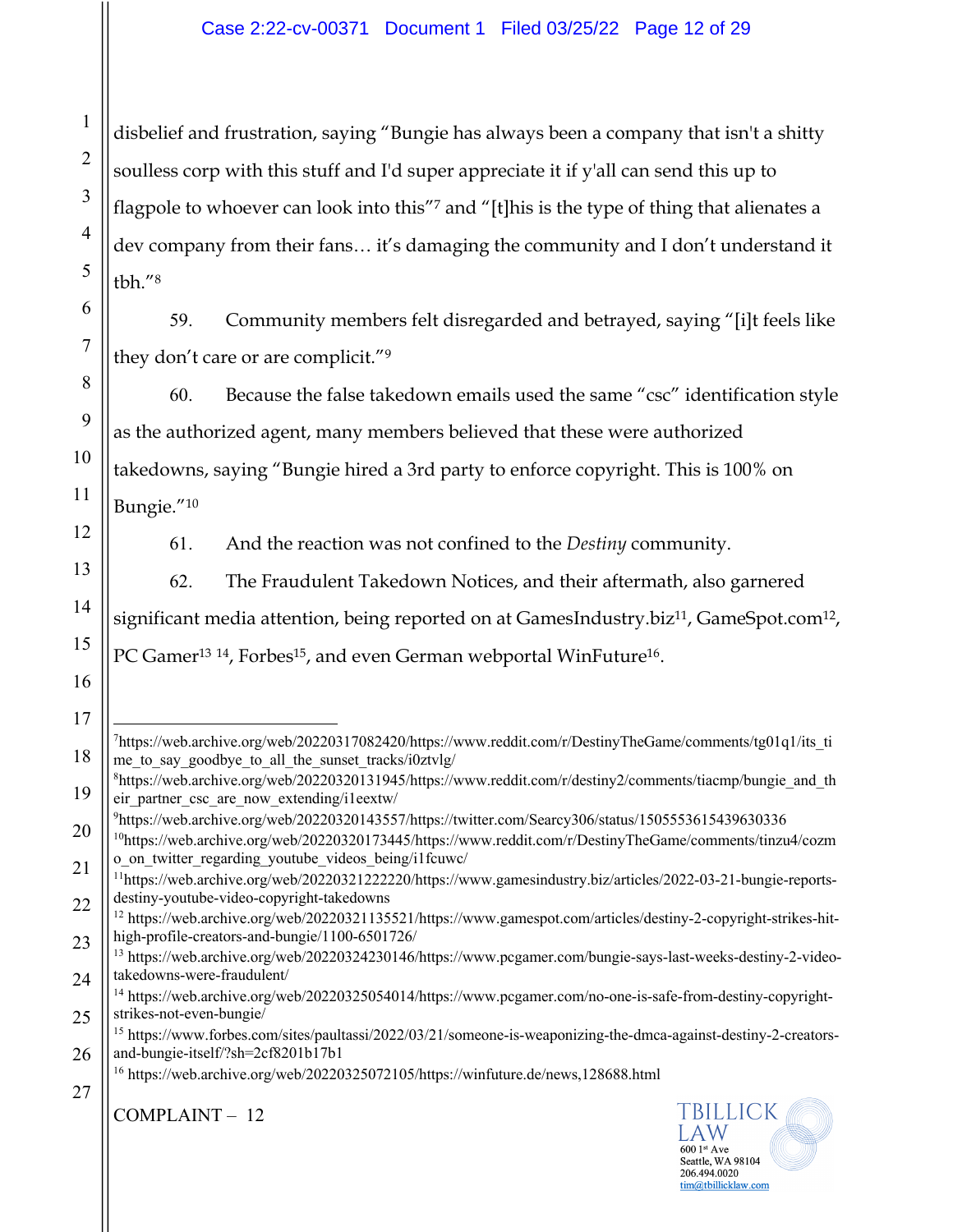63. On March 18, 2022, when the first complaints about the takedown notices began coming to Bungie's attention, Bungie's Deputy General Counsel, James Barker, reached out to Bungie's brand protection team at CSC to inquire about a suspicious takedown targeting Aztecross that was described via social media, noting that he did not see the Aztecross takedown in the CSC-provided list of completed , or any requests targeting Aztecross, and asking CSC to confirm whether there was a takedown.

64. By email roughly half an hour later, CSC responded that it had no such record either, nor any secondary records that would suggest any such takedown had occurred by mistake, and asked for more information so that it could confirm with certainty that it was not the source.

65. After being provided details on the timing of the copyright complaint filed against Aztecross, CSC confirmed that they had no record and the complaint likely did not come from them.

66. Mr. Barker then forwarded the image of the takedown from the user, noting the oddity of the fact that the notice indicated that content was "removed by Bungie, Inc." when any removals handled by CSC would not have used that language, and Bungie had not authorized anyone else to issue takedowns:



# 1 2 3 4 5 6 7 8 9 10 11 12 13 14 15 16 17 18 19 20 21 22 23 24 25 26 27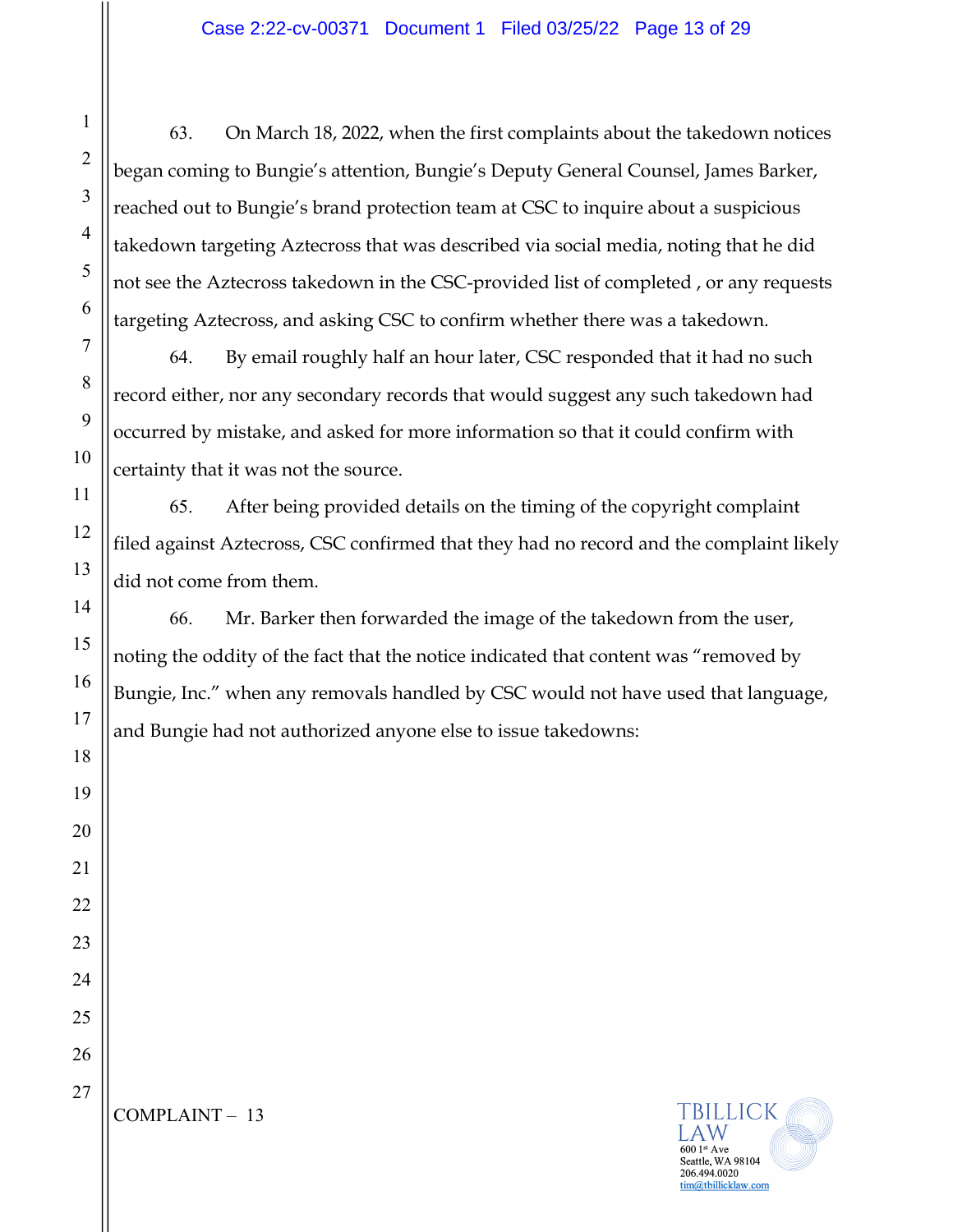#### Case 2:22-cv-00371 Document 1 Filed 03/25/22 Page 14 of 29

|                                                                                        | <b>Copyright strikes</b>                                                                                                                                                                                                                                                                        |                                                                                                                                      |                                                                     |
|----------------------------------------------------------------------------------------|-------------------------------------------------------------------------------------------------------------------------------------------------------------------------------------------------------------------------------------------------------------------------------------------------|--------------------------------------------------------------------------------------------------------------------------------------|---------------------------------------------------------------------|
| 1 copyright strike                                                                     |                                                                                                                                                                                                                                                                                                 | What you can do                                                                                                                      |                                                                     |
| As a result:<br>• Your channel received a strike<br>Learn more about copyright strikes | A copyright owner asked us to take down your video because they<br>believe it contains material that violates their copyright.<br>. Your video was removed from YouTube<br>If you get 3 copyright strikes, your account (along with any<br>associated channels) will be subject to termination. | Copyright School.<br>• Request retraction (?)<br>• Submit counter notification (?)<br>Deleting the video will not remove the strike. | · Do nothing. Strikes expire after 90 days, as long as you complete |
| ⊙                                                                                      | Attend Copyright School for your strike to expire                                                                                                                                                                                                                                               |                                                                                                                                      | <b>COPYRIGHT SCHOOL</b>                                             |
| <b>Content removed</b>                                                                 |                                                                                                                                                                                                                                                                                                 |                                                                                                                                      |                                                                     |
| Content removed by Bungie, Inc.                                                        | The following videos have been removed from YouTube due to a copyright takedown request<br>Strike on March 18, 2022 Expires on Jun 16 if Copyright School is completed                                                                                                                          |                                                                                                                                      |                                                                     |
| Video                                                                                  |                                                                                                                                                                                                                                                                                                 | <b>Content used</b>                                                                                                                  | <b>Actions</b>                                                      |

67. Based on those issues, Mr. Barker asked if CSC believed it could be a spoof, and CSC responded that it believed so but would need until Monday, March 21 to confirm fully.

68. In response, Mr. Barker directed CSC to do what it could to get the video reinstated, as it did not violate Bungie's guidelines.

69. CSC issued a retraction notice requesting reinstatement of the video, but on Monday, March 21 it reported that YouTube had denied the retraction request because the retraction notice was not sent from the same email that had issued the

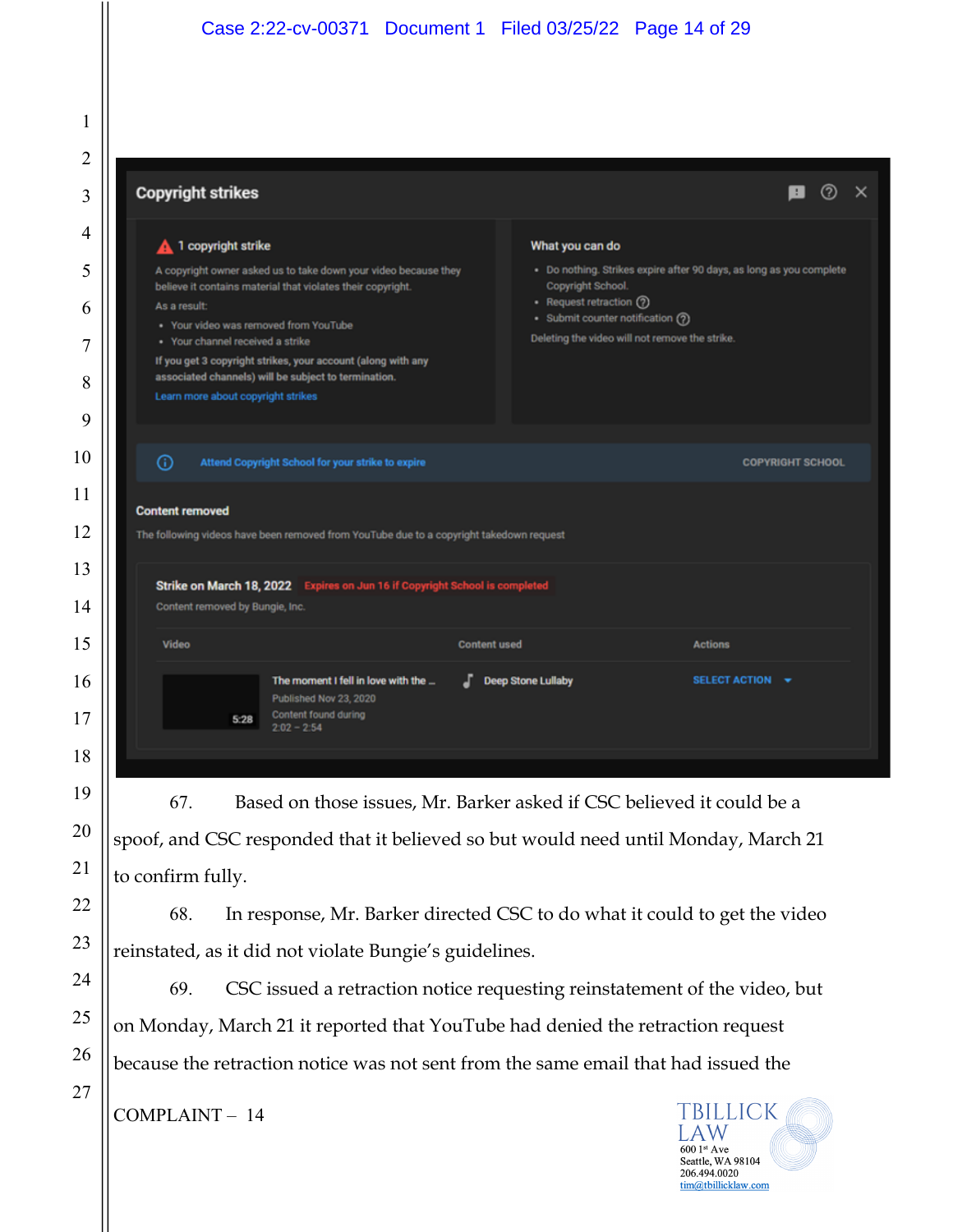initial Fraudulent Takedown Notice.

70. In the interim, the nature of Doe Defendants' impersonation of Bungie had become clear, and Bungie had reached out to YouTube to try to address the issue.

71. On Saturday, March 19, under the direction of Bungie's legal team, Bungie's Social Media Manager reached out to the account representative for Bungie's YouTube channel, Walker Adamson, to report that they had seen a number of additional users and their own channel get hit with takedowns from a "Bungie, Inc." Bungie also informed Adamson it had confirmed that it was a malicious impersonator, and asked for Google's assistance identifying Doe Defendants and next steps to prevent the attack from continuing or recurring.

72. 10 minutes later, after receiving an out-of-office notification from Mr. Adamson, Bungie's Social Media Manager passed the same message along to Magali Huot, Google's Head of Games Publishers and the person that the out-of-office message identified as available to help while account representative Mr. Adamson was out.

73. An hour later, having received no response, Mr. Barker added Bungie's legal department to the email conversation and cc'd Bungie's General Counsel, Don McGowan, indicating how serious of an issue the attack was for Bungie, providing detail on Bungie's legitimate takedown notices, and asking Google to provide information on the Doe Defendants.

74. Mr. Barker also instructed Google to block any new DMCA reports that purported to be on Bungie's behalf, until further notice.

75. Upon information and belief, Google did none of those things.

76. Thus, on Sunday, March 20 and having received no response, Mr. Barker emailed Ms. Huot to note that the situation was "escalating" and that "a number of trusted streamers" – including My name is Byf and Aztecross – were receiving fraudulent takedown notices.

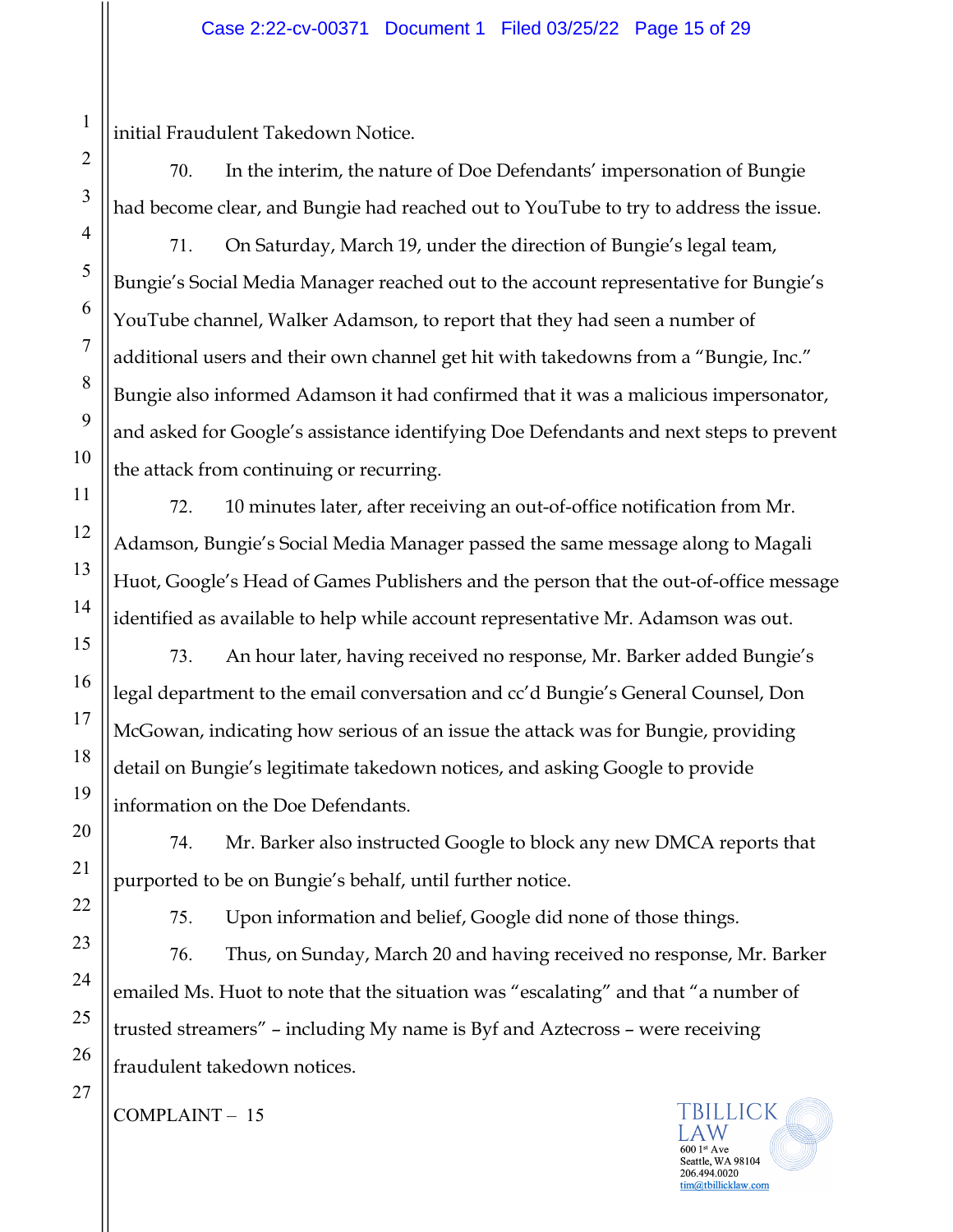77. Mr. Barker asked Ms. Huot for a response as soon as possible, information on how the Doe Defendants were able to so easily impersonate Bungie, and, most importantly information on what YouTube could "do to begin mitigating the damage done to our community streamers."

78. Mr. Barker also asked for "a more reliable way to contact someone at YouTube to handle exigent issues like this one."

79. Roughly 40 minutes later, having still received no response, it was the turn of Bungie's Global Franchise Director to try to get some sort of response from Google regarding the spiraling problem.

80. Thus, at 2:08 Pacific, Bungie's Global Finance Director emailed additional Google personnel – Luma Hamade, Jason Bentley, Kendra Johnson, and Andrew Conway, along with Ms. Huot – to reiterate that Bungie had "a corporate impersonator who is doing damage to some of our trusted community streamers on YouTube" and that Bungie was looking to connect with someone who could assist, and specifically to "introduce" Mr. Barker to the Google team.

81. Mr. Barker then responded with a recap of the issues described above, repeating the information Bungie had already provided to Google: that someone was impersonating Bungie and sending fraudulent DMCA notices to members of the Bungie community.

82. Mr. Barker also reiterated Bungie's requests that Google: (1) block new takedown requests issued by any entity claiming to represent Bungie or targeting *Destiny 2* content; (2) restore any takedowns processed after March 16, 2022; and (3) obtain and provide any information on the Doe Defendants and how they were able to accomplish their takedowns.

83. Ms. Johnson – YouTube's Director of Gaming Publishers and Commerce Content Partners – responded to ask whether the issue was that Bungie's channel had

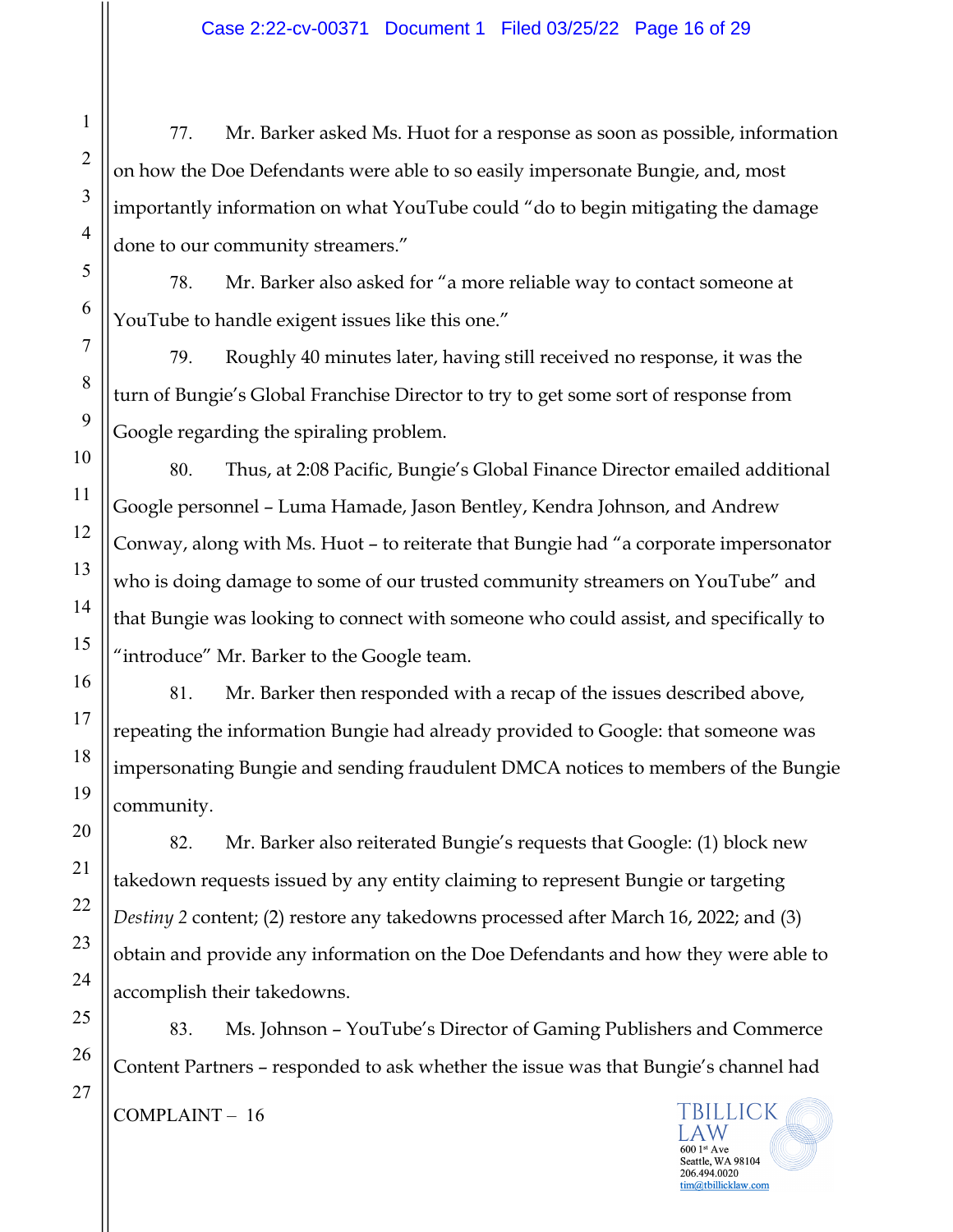been compromised or only that it was being impersonated as part of DMCA takedowns, and whether Bungie had gone through standard channels to file a help ticket.

84. Mr. Barker replied that the issue was simply the DMCA-related impersonation, and that YouTube opaque support process was running them through a "circular loop from 'contact us' back to the 'help community.'"

85. Ms. Johnson responded that she would connect with YouTube's "Takedown Notice team" and report back.

86. On Monday the 21st, Ms. Huot responded to Mr. Barker's email about the "escalating situation" to apologize for the delay and note that she was "looping back in" Mr. Adamson and they would get back to Bungie as quickly as possible that day.

87. At 11:00 am, Mr. Barker reached back out to Mr. Adamson and Ms. Huot to update them on some of the developments discussed in more detail below: that Bungie had identified jeremywilandcsc@gmail.com as the email address responsible for at least some of the takedown notices and damianreynoldscsc@gmail.com as having sent taunting and threatening emails to CSC.

88. Mr. Barker reiterated that the only people authorized to issue DMCA notices on YouTube were CSC, and provided the two legitimate email addresses from which such notices might come.

89. At 5:29 p.m., Mr. Barker emailed Mr. Adamson to note that he was looking forward to any updates, and pointed out that while several of the unauthorized takedowns had been reversed, Bungie still had no way to tell how many may have been issued but had not yet been brought to Bungie's attention through social media.

90. At 8:09 p.m. that day, David from YouTube's gaming support team responded that YouTube did not have an update yet, but should be able to provide one by Tuesday the 22nd.

91. On Tuesday, March 22, at 1:17 p.m., having not received the promised **TBILLICK** COMPLAINT – 17

> A W 600 1st Ave Seattle, WA 98104 206.494.0020 tim@tbillicklaw.com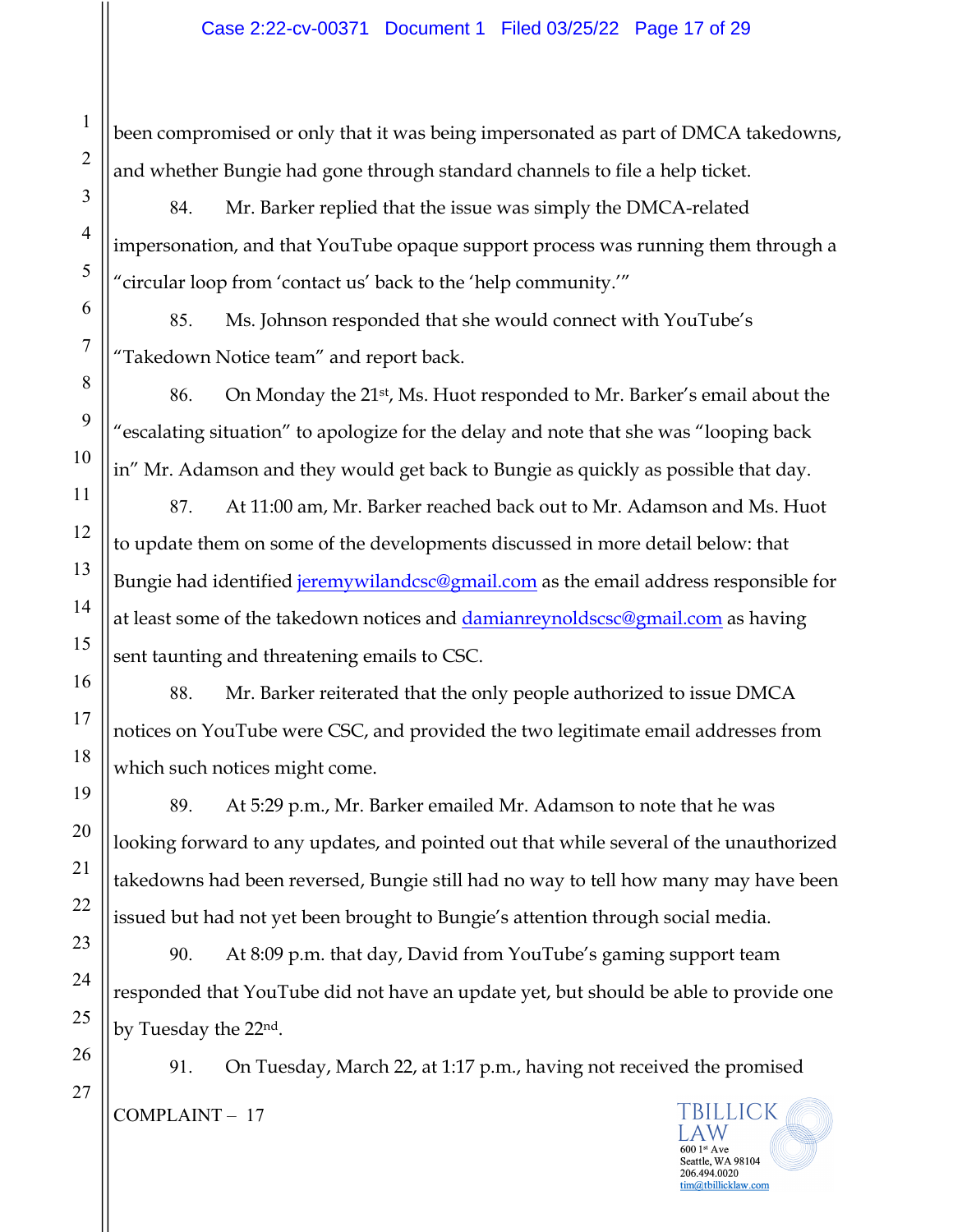1 update, Mr. Barker again asked for Google to speed up its response and provide critical information: We need a couple of things *urgently* in order to mitigate the harm to our community …: A list of all the channels and uploads that were actioned by the two users who used the fraudulent email addresses … so that we can request reinstatement. A list of all channels and uploads that have been actioned purportedly on behalf of Bungie, Inc., and the email addresses attached to those actions. What you are able to do in order to make sure that takedowns on YouTube that are "on behalf of Bungie, Inc." are by only an approved set of email addresses … What you are able to provide about the identities of the users who have actioned "on behalf of Bungie, Inc." as these threat actors are causing active harm to CSC's reputation and to ours, and have threatened employees at CSC. 92. At 3:18 p.m. on March 22, Google provided an update: it had terminated the accounts that submitted the fraudulent requests and all fraudulent submissions would be reversed, but Google would not share any information identifying who the fraudulent users were, including channel identifiers, email addresses, or other identifying information, without a law enforcement request or civil process. Fortunately for the people whose videos were targeted by the Fraudulent Takedown Notices, Bungie has the financial resources to begin that civil process in order to meet Google's requirements. **V. DOE DEFENDANTS' CONFESSION, AND HARASSMENT OF CSC** 93. While Bungie's legal department, management, and executives were

attempting to negotiate the Byzantine procedural labyrinth Google required before it would address the fraud its users were committing, let alone identify who its fraudsters

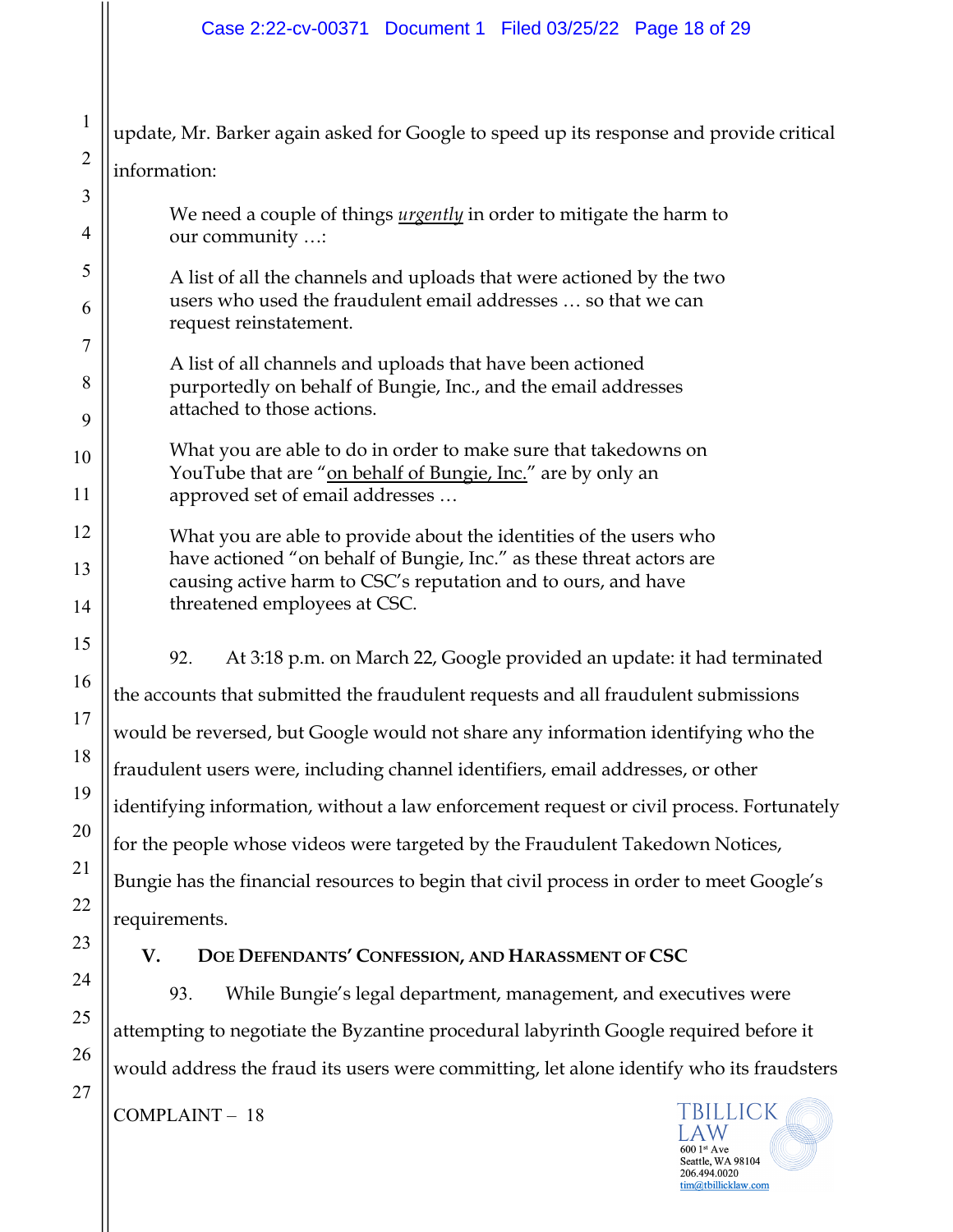were, Doe Defendants themselves were gloating, confessing, and threatening.

94. Over that weekend, the "Damian Reynolds" account began sending threatening emails to CSC, with the subject line "You're in for it now" and telling CSC "Better start running. The clock is ticking."

95. At 12:41 a.m. on Monday the 21<sup>st</sup>, "Damian Reynolds" emailed davidthomsoncsc@gmail.com the following: "Hope striking everyone's content was worth it, asshat. You've now got Bungie's full attention. You really oughta grow up and get a life instead of tormenting people from behind a screen like a fucking coward. If I were you, I'd delete my Google account right now because Bungie (and probably even Google) are gonna come after you hard."

96. Meanwhile, two YouTubers, Aussiehalo and Breshi, each forwarded Bungie's community team an email purporting to be from the "Jeremy Wilands" account taking credit for the fraud (the "Manifesto").

97. The Manifesto reads like a hackneyed "look what you made me do" letter from the serial killer in a bad novel:

Greetings. I'm one of the people who filed false takedowns on videos uploaded by you and others in the *Destiny* community. The other person filing takedowns is "*davidthomsoncsc@gmail.com*", whom I will refer to as "David Thomson". I'm not aware of any other email addresses that are being used to issue fraudulent takedowns. I am also keeping some parts of this email confidential for obvious reasons.

With that said, there's more to this that you should know.

1. As is obvious, I'm not employed by CSC and I have no affiliation with Bungie. The same applies to "David Thomson".

2. YouTube's copyright takedown system is incredibly flawed. Their verification system for takedown requests is so gullible that people, such as I and "David Thomson", are able to file takedowns without any legitimacy to our names. If you're looking to place blame, place it on YouTube for its sloppy copyright takedown system and Bungie for ignoring this issue

COMPLAINT – 19

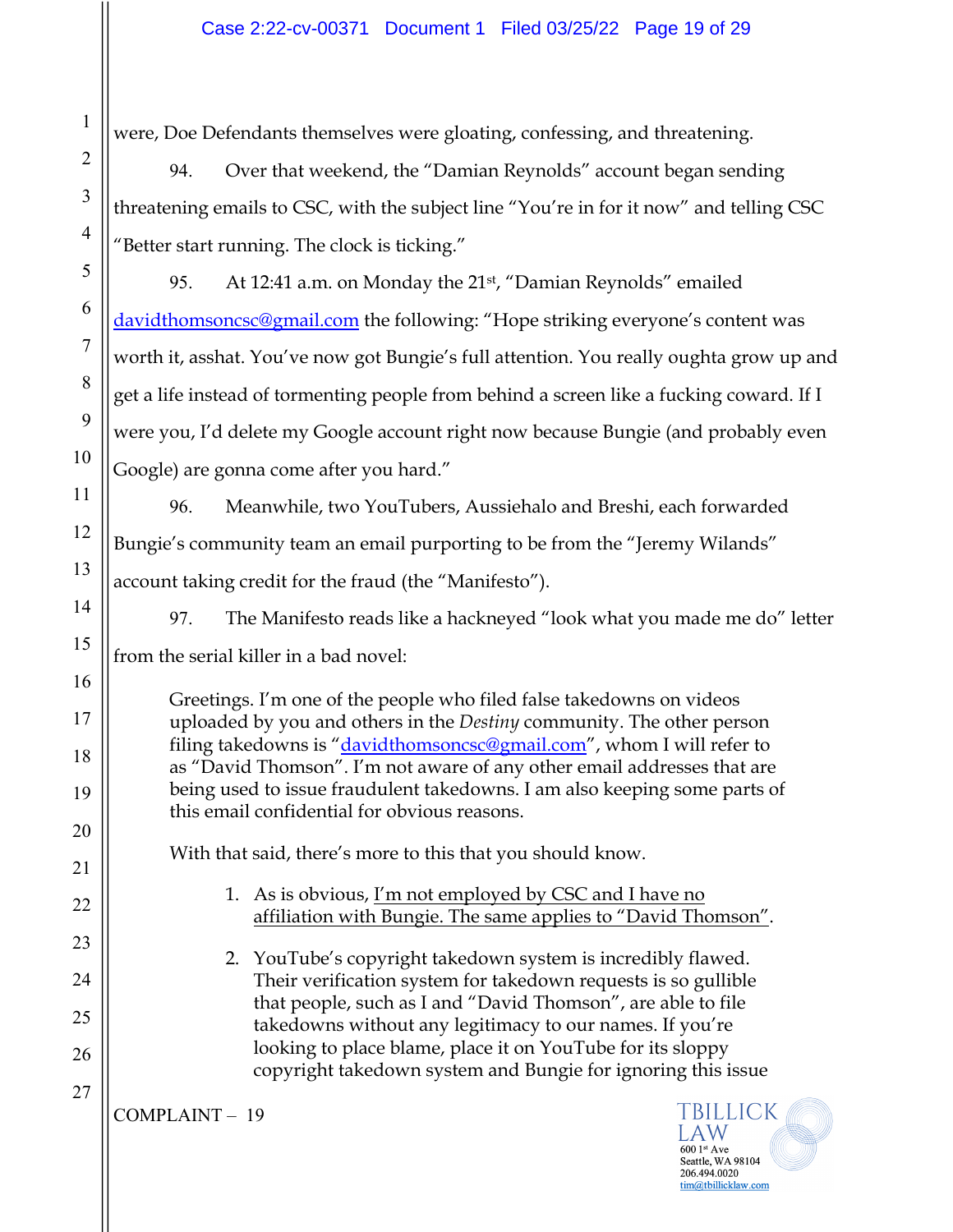## for so long

| $\mathbf{I}$   | TOT SO TOTIS                                                                                                                                                                                                                                                                 |  |  |  |  |  |  |
|----------------|------------------------------------------------------------------------------------------------------------------------------------------------------------------------------------------------------------------------------------------------------------------------------|--|--|--|--|--|--|
| $\overline{2}$ | I could tell you how I got YouTube to think I was a legitimate<br>representative for Bungie. All it took was a single sentence. No                                                                                                                                           |  |  |  |  |  |  |
| 3              | documents, no license, no private information.                                                                                                                                                                                                                               |  |  |  |  |  |  |
| 4<br>5         | Also, I did not issue takedowns on Bungie's own channels.<br>Whoever did that is further proof that YouTube doesn't verify                                                                                                                                                   |  |  |  |  |  |  |
| 6              | the identities of takedown claimants.                                                                                                                                                                                                                                        |  |  |  |  |  |  |
| $\overline{7}$ | 3. I was directly affected by false takedowns from "David<br>Thomson" several months ago, and many others were issued                                                                                                                                                        |  |  |  |  |  |  |
| 8              | false takedowns by this person over the past several years. I<br>believed with enough attention, Bungie might have been                                                                                                                                                      |  |  |  |  |  |  |
| 9              | prompted to step in. The first few channels that were hit by                                                                                                                                                                                                                 |  |  |  |  |  |  |
| 10             | takedowns didn't seem to grab anyone's attention, so I had to<br>escalate the matter.                                                                                                                                                                                        |  |  |  |  |  |  |
| 11             | If I hadn't escalated the issue, many people would not have had their                                                                                                                                                                                                        |  |  |  |  |  |  |
| 12             | takedowns removed.                                                                                                                                                                                                                                                           |  |  |  |  |  |  |
| 13             | You may choose not to believe me, but at least I responded to some of the                                                                                                                                                                                                    |  |  |  |  |  |  |
| 14             | people whose videos I took down. The other frauds like "David<br>Thomson" never reply because they're spiteful cowards who want their                                                                                                                                        |  |  |  |  |  |  |
| 15             | victims to feel helpless and afraid. "David Thomson" has also been<br>issuing false takedowns for years with no repercussions. Although,                                                                                                                                     |  |  |  |  |  |  |
| 16<br>17       | unlike me, they have been playing it safe up until now by only issuing<br>takedowns on a few videos to avoid Bungie's radar. I intended to get<br>caught so that Bungie would take heed of the corruption that has been<br>ensuing in the center of their YouTube community. |  |  |  |  |  |  |
| 18             |                                                                                                                                                                                                                                                                              |  |  |  |  |  |  |
| 19             | I fully intended to retract my takedowns and stop issuing them after                                                                                                                                                                                                         |  |  |  |  |  |  |
| 20             | Bungie had acknowledged the issue and begun restoring people's<br>videos/channels or otherwise.                                                                                                                                                                              |  |  |  |  |  |  |
| 21             | If "David Thomson" went after more videos I wouldn't be able to remove                                                                                                                                                                                                       |  |  |  |  |  |  |
| 22             | the takedowns, since takedowns can only be retracted from the original                                                                                                                                                                                                       |  |  |  |  |  |  |
| 23             | claimant's email address. Otherwise, I would have undone all of their<br>actions and prevented this altogether.                                                                                                                                                              |  |  |  |  |  |  |
| 24             | None of this was about copyright infringement, nor did it have anything                                                                                                                                                                                                      |  |  |  |  |  |  |
| 25             | to do with the Sony acquisition. In the future, you should expect the<br>claimant's email address in the "contact info" field of a copyright<br>takedown notice made on behalf of a large studio like Bungie to originate                                                    |  |  |  |  |  |  |
| 26             |                                                                                                                                                                                                                                                                              |  |  |  |  |  |  |
| 27             | TBILLICK<br>COMPLAINT - 20<br>law                                                                                                                                                                                                                                            |  |  |  |  |  |  |

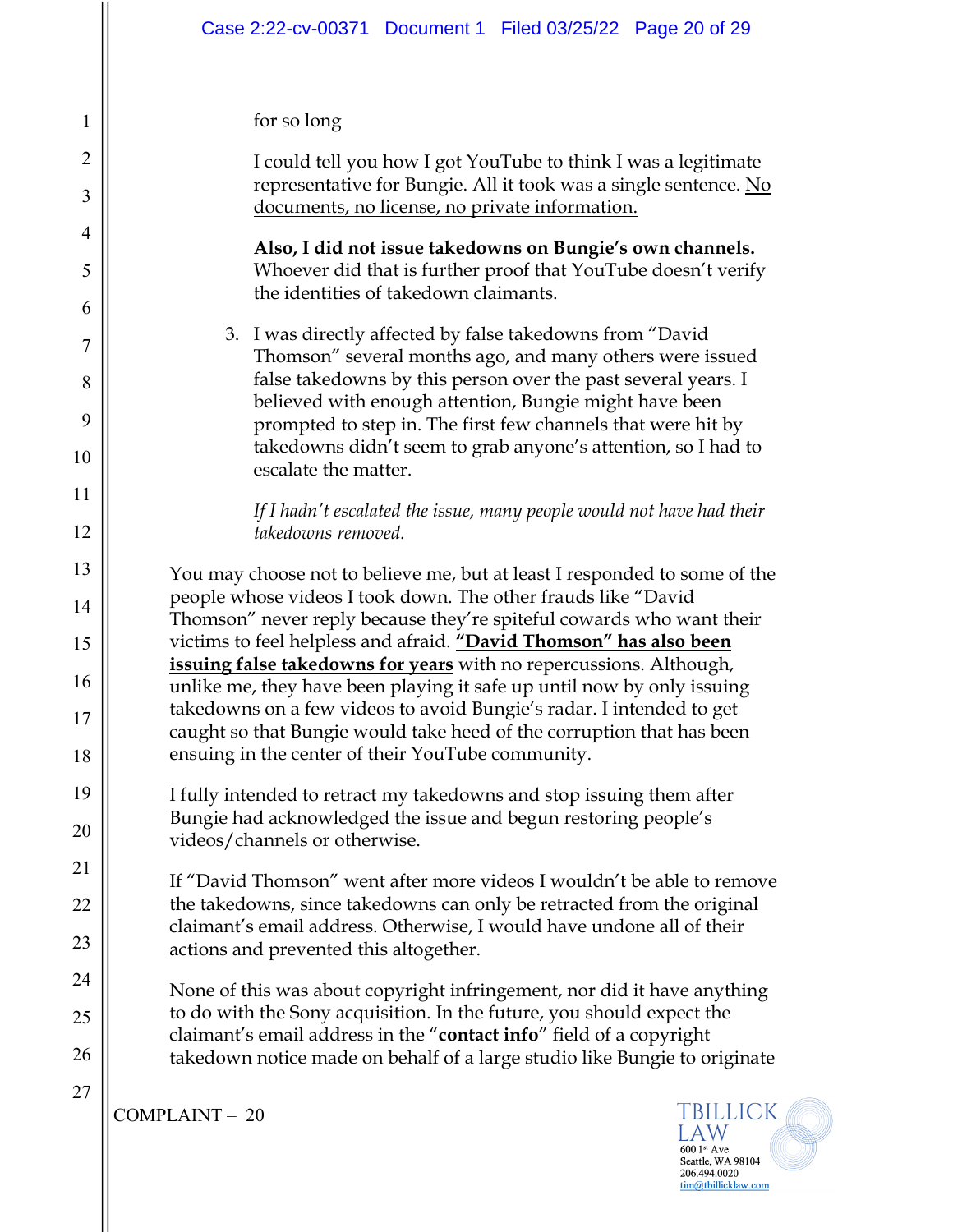from a domain other than Gmail when determining its legitimacy.

Finally, I know this hardly means anything, but I apologize to you and everyone else who was affected by my selfish actions. You have every right to be furious with me. My goal was to get Bungie to see the fake takedowns and stop them. That's all.

## **FIRST CAUSE OF ACTION (DMCA 512(f) – FRAUDULENT NOTICE)**

98. Bungie repeats and realleges the allegations of Paragraphs 1- 97 of this Complaint as though fully set forth herein.

99. Bungie holds the copyrights to the *Destiny* and *Destiny 2* games and their components, including the music and art used in the games.

100. Bungie holds more than 200 copyright registrations, including Registration No. PA 2-282-670 (for *Destiny 2*), Registration No. PA 2-280-030 (for *Destiny 2: Beyond Light)*, and Registration No. SRu001441990 (for the audio recording of Deep Stone Lullaby, among other then-unpublished sound recordings).

101. While Bungie is not yet aware of the specific content alleged in each of the Fraudulent Takedown Notices to have been infringed, upon information and belief each alleged infringement was an alleged infringement of content for which Bungie has registered the copyright or for which only Bungie is capable of registering a copyright, including content s from *Destiny 2: The Witch Queen*.

102. Bungie did not authorize Doe Defendants to submit DMCA notices on its behalf.

103. Doe Defendants had no right to submit the Fraudulent Takedown Notices.

104. At least some of the content that was the subject of the Fraudulent Takedown Notices was not infringing, because, upon information and belief, it complied with Bungie's intellectual property policy and therefore the YouTubers who



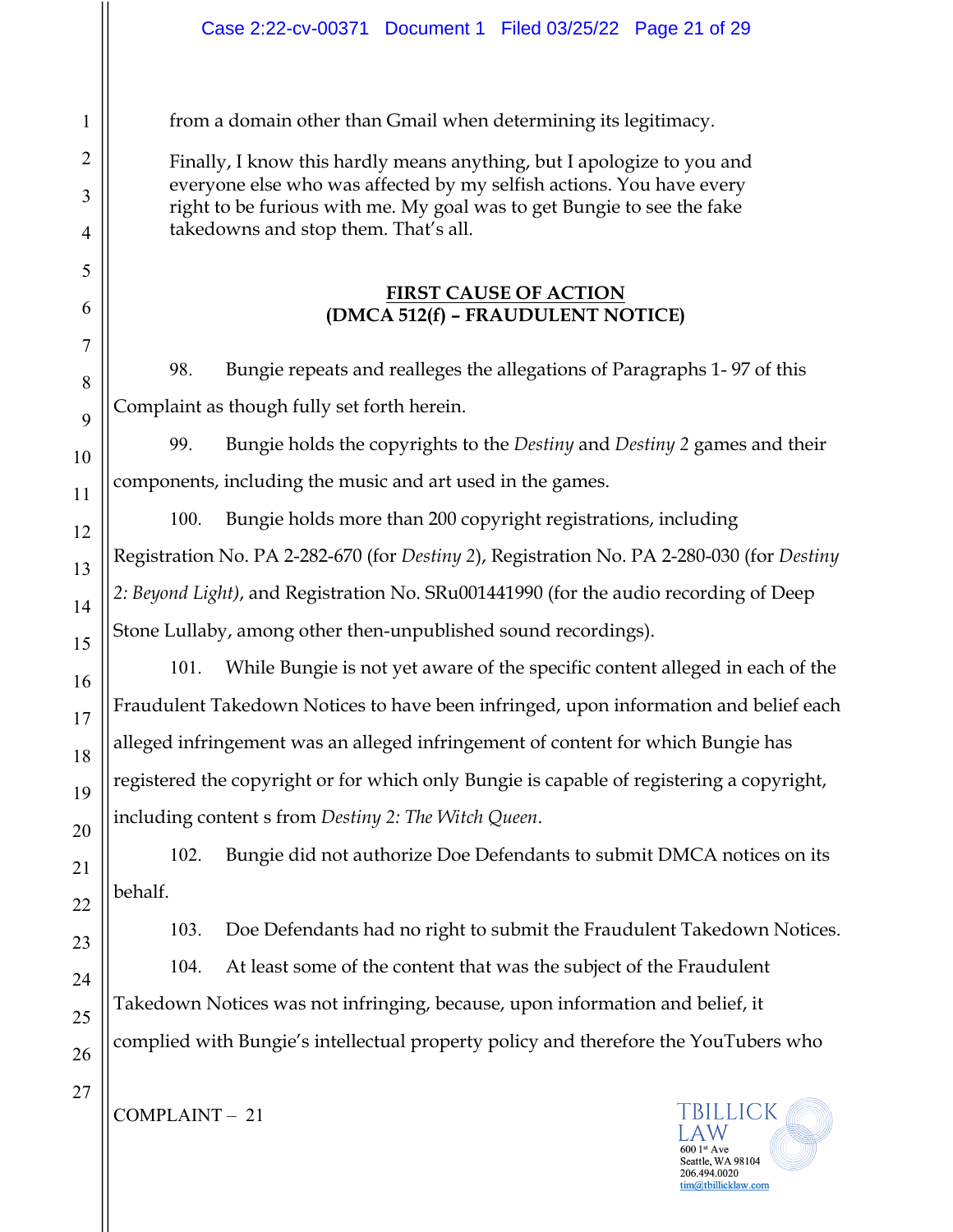posted it did so under license from Bungie.

105. Upon information and belief, Doe Defendants knew they had no right to submit the Fraudulent Takedown Notices.

106. Upon information and belief, Doe Defendants knew that the contents of the videos they were targeting were either non-infringing or not in violation of Bungie's guidelines.

107. The Fraudulent Takedown Notices were based on knowing and material misrepresentations, in violation of 17 U.S.C. § 512(f).

108. Moreover, upon information and belief at least some of the Doe Defendants, relying on the confusion caused by their fraudulent activity, also filed knowingly false counternotices challenging the legitimacy of the valid DMCA notices addressed to their infringing content, in violation of 17 U.S.C. § 512(f).

109. As a result of Defendant's acts alleged herein, Bungie incurred costs and expenses, including attorneys' fees, and has suffered, is suffering, and will continue to suffer substantial damage to its business in the form of lost profits and injury to its goodwill and reputation.

110. Bungie is thus entitled to damages in an amount to be proven at trial, and preliminary and permanent injunctive relief.

## **SECOND CAUSE OF ACTION (FALSE DESIGNATION OF ORIGIN, 15 U.S.C. § 1125(a))**

111. Bungie repeats and realleges the allegations of Paragraphs 1-110 of this Complaint as though fully set forth herein.

112. Bungie is the owner of U.S. Trademark Registration Number 2038273, for "BUNGIE" (the "BUNGIE Mark").

113. YouTube is a service as that term is used in the Lanham Act.



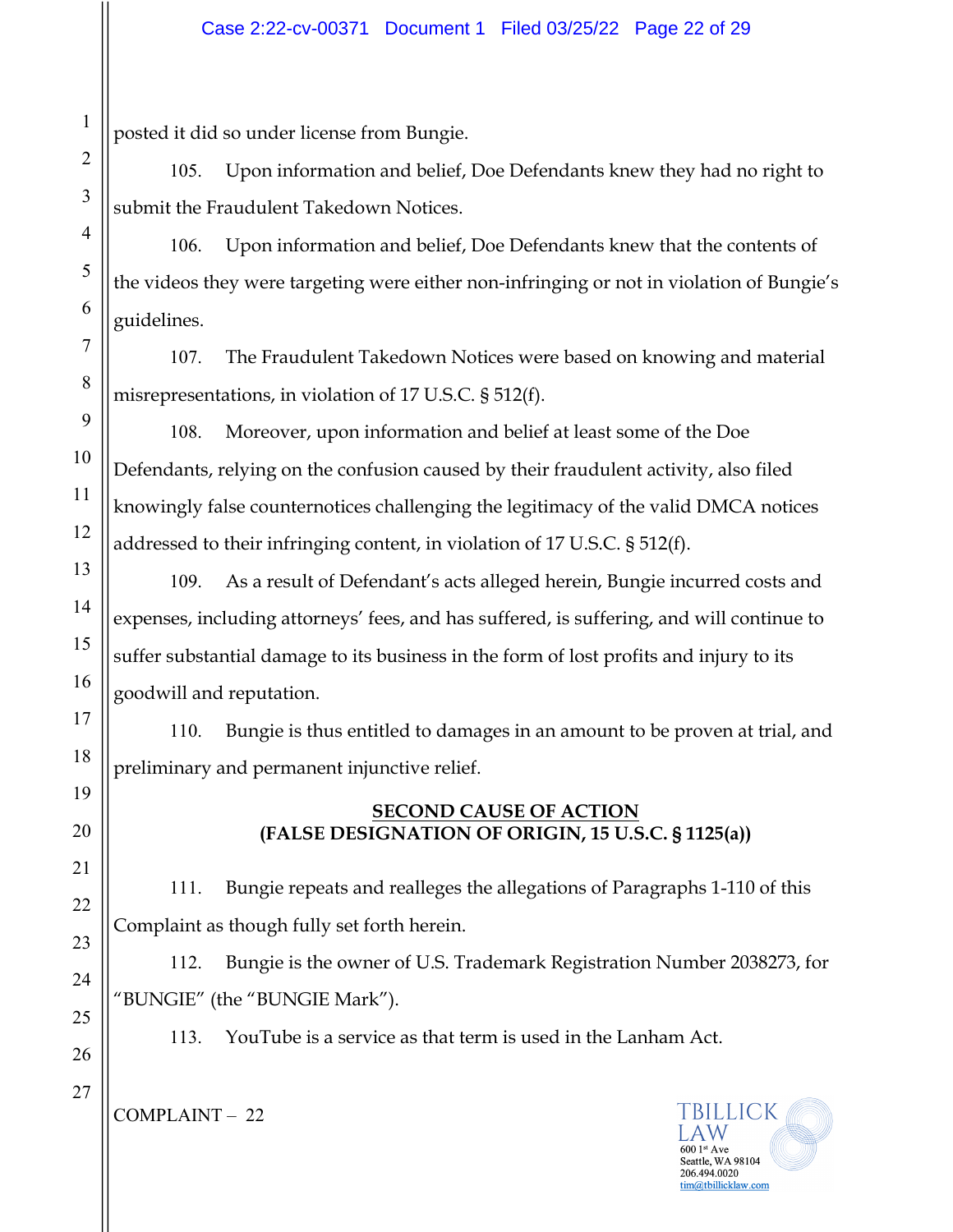114. YouTube's DMCA reporting system is a service as that term is used in the Lanham Act.

115. Submission of a DMCA takedown notice to YouTube is an act that impacts interstate commerce and, therefore, is "commercial activity" under the Lanham Act.

116. By submitting the Fraudulent Takedown Notices to YouTube under the name "Bungie, Inc.," Doe Defendants used the BUNGIE Mark in connection with a service.

117. Doe Defendants' use of the BUNGIE Mark was likely to and in fact did cause confusion and mistake, and was likely to and did in fact deceive, as to the association of Doe Defendants with Bungie and as to Bungie's sponsorship or approval of the submission of the Fraudulent Takedown Notices, in violation of 15 U.S.C. § 1125(a).

118. Under 15 U.S.C. § 1117(a), Plaintiff is entitled to relief including, but not limited to Bungie's damages to be proven at trial, and the costs of this action.

119. In addition, Doe Defendants have admitted that they were aware of the fraudulent nature of their conduct, and acted willfully.

120. As such, Bungie is entitled to an award of treble damages and attorneys' fees.

121. In addition, Bungie is entitled to preliminary and permanent injunctive relief.

#### **THIRD CAUSE OF ACTION (COPYRIGHT INFRINGEMENT UNDER 17 U.S.C. § 501** *et seq***)**

122. Bungie repeats and realleges the allegations of Paragraphs 1-121 of this Complaint as though fully set forth herein.

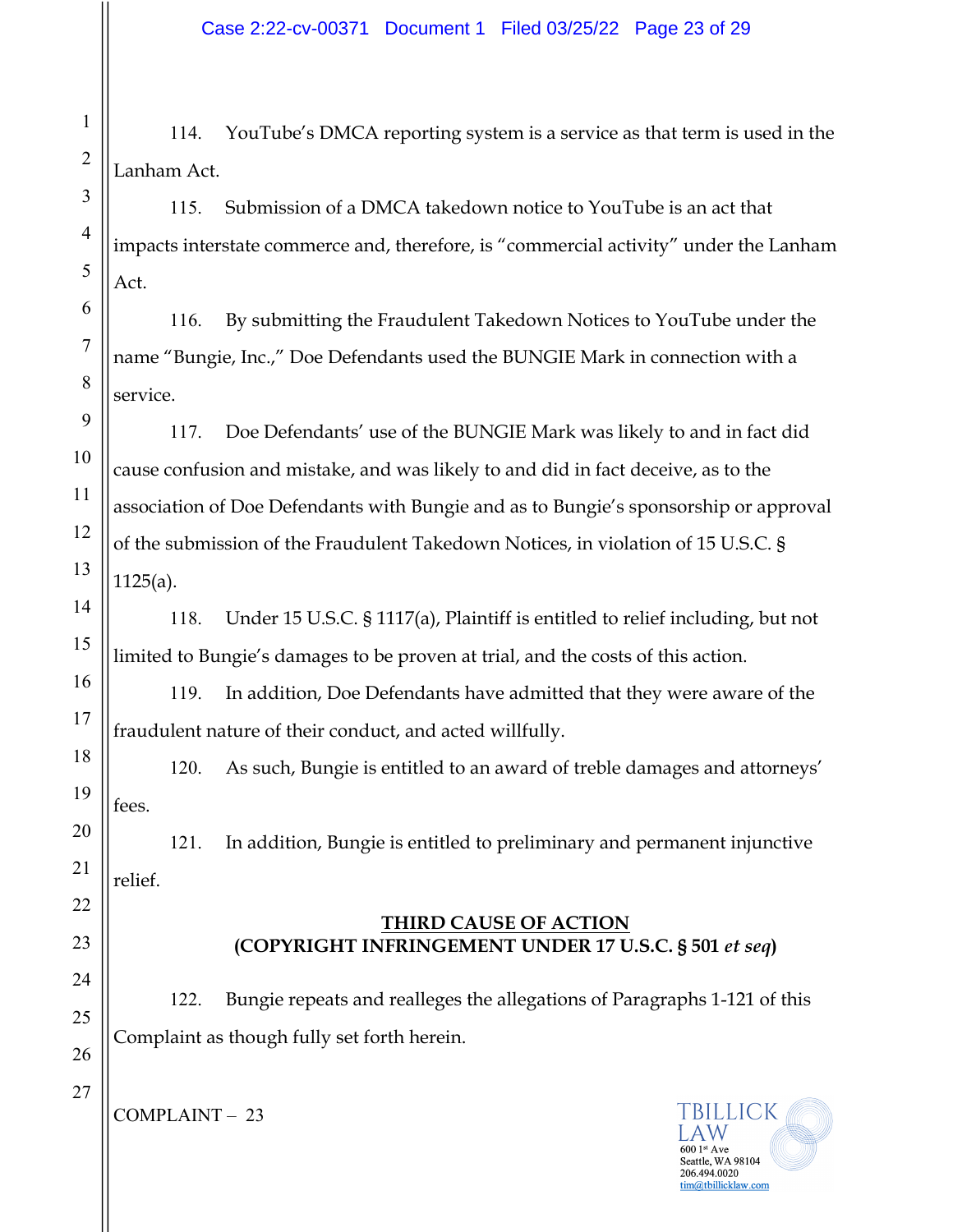123. Bungie holds more than 200 copyright registrations, including Registration No. PA 2-282-670 (for Destiny 2), Registration No. PA 2-280-030 (for *Destiny 2: Beyond Light)*, and Registration No. SRu001441990 (for the audio recording of Deep Stone Lullaby, among other then-unpublished sound recordings).

124. While Bungie is not yet aware of the specific content alleged in each of the Fraudulent Takedown Notices to have been infringed, upon information and belief each alleged infringement was an alleged infringement of content for which Bungie has registered the copyright.

125. By submitting the Fraudulent Takedown Notices, Doe Defendants infringed Bungie's right under 17 U.S.C. § 106 to authorize the public display and performance of its copyrighted works.

126. That infringement was willful, as evidenced by the Manifesto.

127. As such, Bungie is entitled to damages and injunctive relief, including enhanced statutory damages of \$150,000 for each Fraudulent Takedown Notice that willfully infringed Bungie's copyrights.

128. In addition, upon information and belief, in or about March 2022, content uploaded to YouTube by one or more of the Doe Defendants was the subject of DMCA takedown notices submitted on Bungie's behalf.

129. Until Doe Defendants are identified, Bungie cannot determine with certainty which of its copyrighted content Doe Defendants infringed, but, upon information and belief, Doe Defendants infringed content in which Bungie held a registered copyright, including, *at the very least*, PA 2-282-670.

130. While as a general policy and in the absence of factors beyond simply an infringing upload Bungie does not typically sue infringers whose uploads were the subject of a DMCA notice, Doe Defendants' malicious conduct in filing the Fraudulent Takedown Notices is more than enough, in Bungie's judgment, to qualify as an



1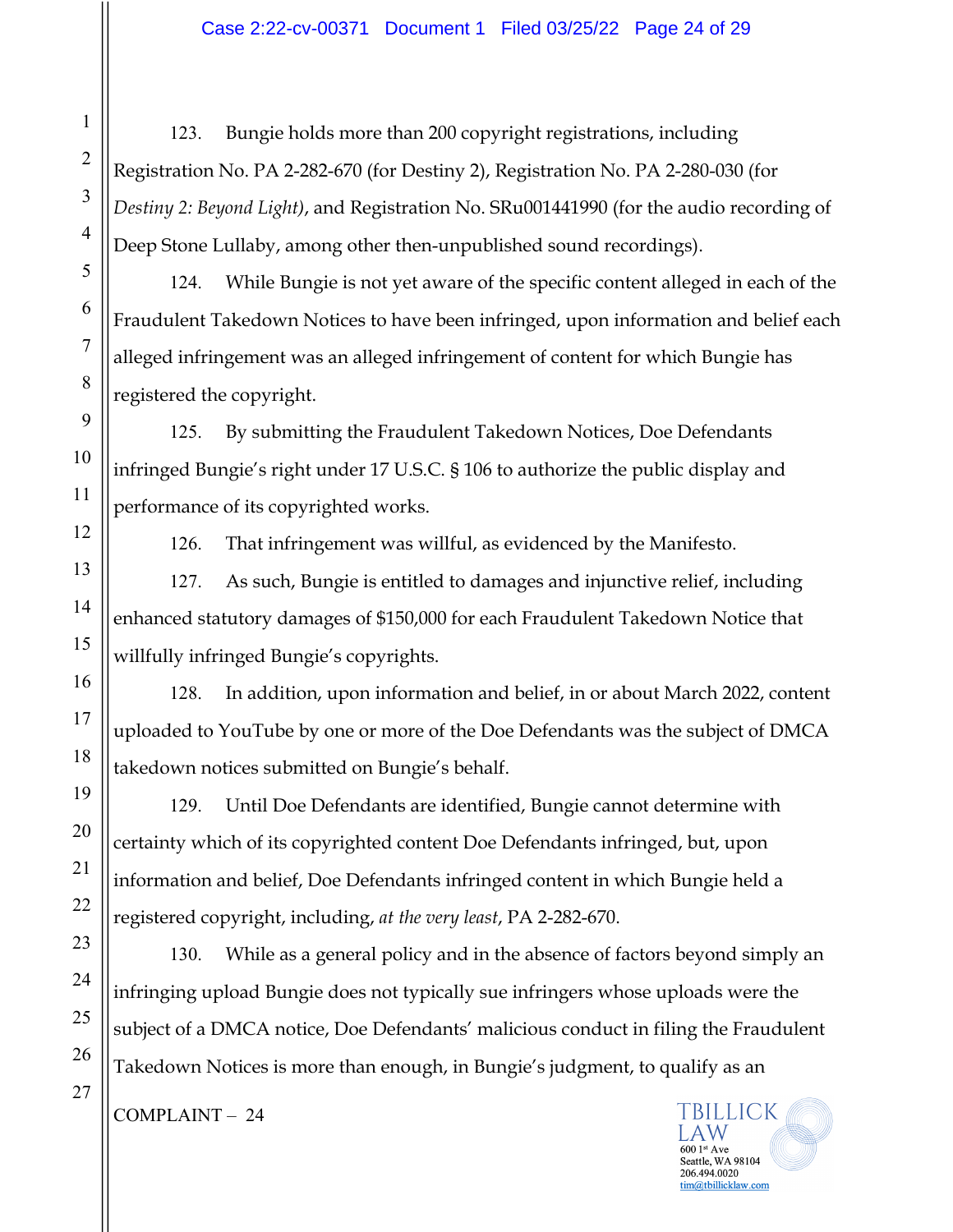"additional factor" warranting an infringement suit for any infringement that was the subject of a legitimate DMCA notice.

131. Bungie is thus entitled to actual or statutory damages for Doe Defendants' infringements that were the subject of the DMCA notices directed at Doe Defendants' uploads, as well as preliminary and permanent injunctive relief, costs, and attorneys' fees.

## **FOURTH CAUSE OF ACTION (BUSINESS DEFAMATION)**

132. Bungie repeats and realleges the allegations of Paragraphs 1-131 of this Complaint as though fully set forth herein.

133. Doe Defendants' Fraudulent Takedown Notices included the false claim that the Fraudulent Takedown Notices were submitted either by or on behalf and with the authorization of Bungie.

134. Doe Defendants made that false claim with actual knowledge of its falsity.

135. Doe Defendants made that false claim with actual knowledge that, in implementing a DMCA takedown, YouTube would pass along that false assertion to the targeted YouTubers.

136. Upon information and belief, Doe Defendants made that false claim with the intent that the targeted YouTubers would report to their subscribers, followers, and friends that Bungie had taken down their videos and/or channels.

137. Upon information and belief, Doe Defendants' intent was to cause anger and consternation at Bungie within the *Destiny* community, so as to "get Bungie's attention" and/or to stop Bungie from sending future, legitimate takedown notices against the Doe Defendants' own illegally-uploaded content.

138. This intentional and malicious conduct resulted in harm to Bungie's reputation.



1

2

3

4

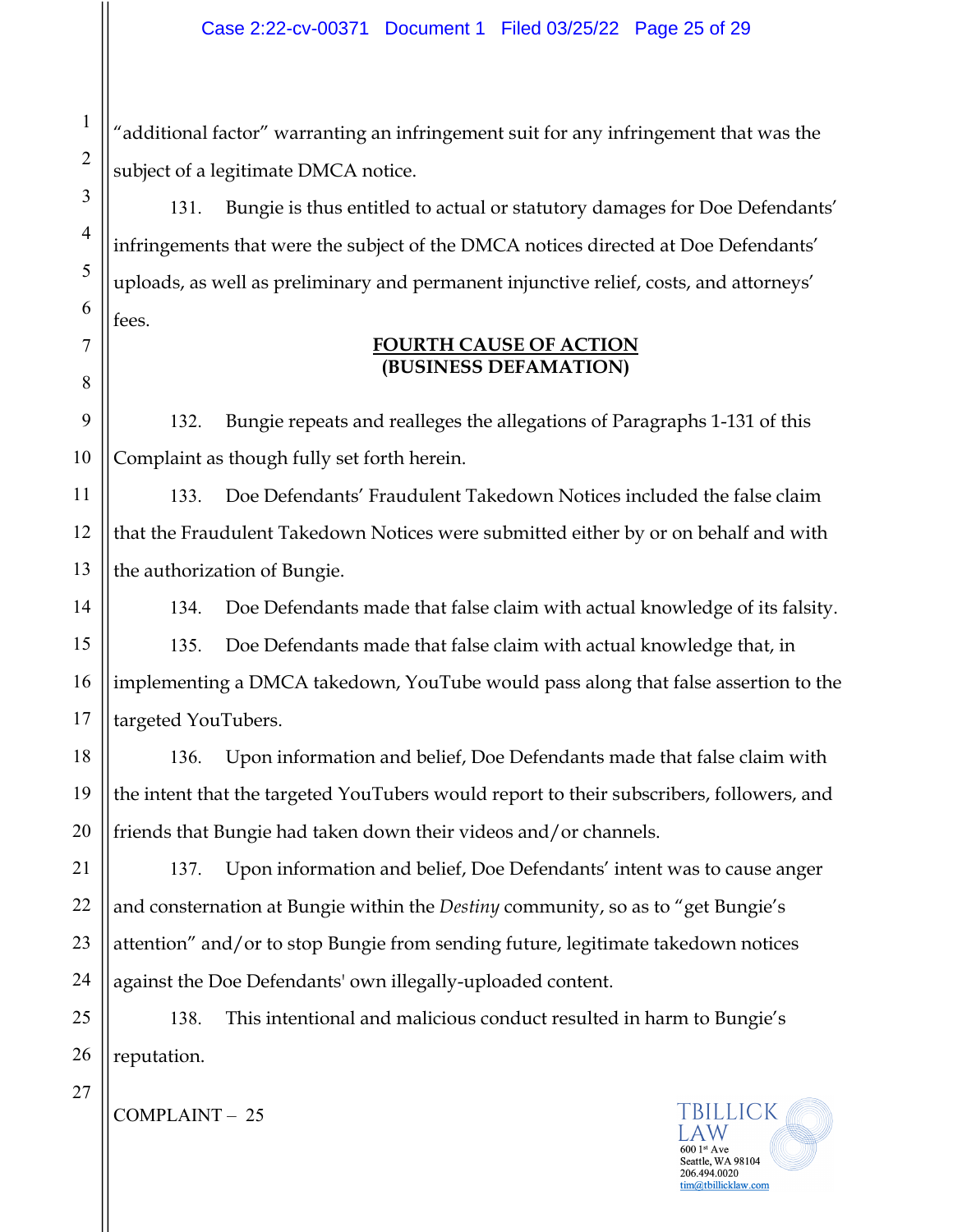139. As a direct result of Doe Defendant's defamatory statements, Bungie has incurred, and continues to incur, damages in an amount to be proven at trial.

## **FIFTH CAUSE OF ACTION (VIOLATION OF THE WASHINGTON CONSUMER PROTECTION ACT, RCW 19.86.020)**

140. Bungie repeats and realleges the allegations of Paragraphs 1-139 of this Complaint as though fully set forth herein.

141. Doe Defendants have engaged in unfair and deceptive acts by fraudulently impersonating Bungie to issue false takedown notices.

142. Doe Defendants' practices occurred in trade or commerce.

12 13 143. As alleged in the Counts of this Complaint, Doe Defendants' actions were unlawful.

144. Moreover, Doe Defendants' Manifesto, in effect, is calculated to discredit the authenticity of takedown notices legitimately issued by Bungie's authorized brand protection personnel by claiming, falsely, that DMCA notices issued by the authorized vendor were also fraudulent.

145. Doe Defendants' Manifesto has already resulted in confusion among the creator community, causing at least one recipient of a legitimate copyright notice to file a copyright counter notice on the improper basis that the authorized brand protection agent was otherwise.

146. Moreover, there is a strong public interest in protecting creators and businesses from bad actors impersonating and misrepresenting them in the marketplace in order to fraudulently exploit their intellectual property rights to the detriment of the true rightsholders and other parties.

26 27

1

2

3

4

5

6

7

8

9

10

11

14

15

16

17

18

19

20

21

22

23

24

25

147. Doe Defendants' unfair and deceptive acts have directly and proximately

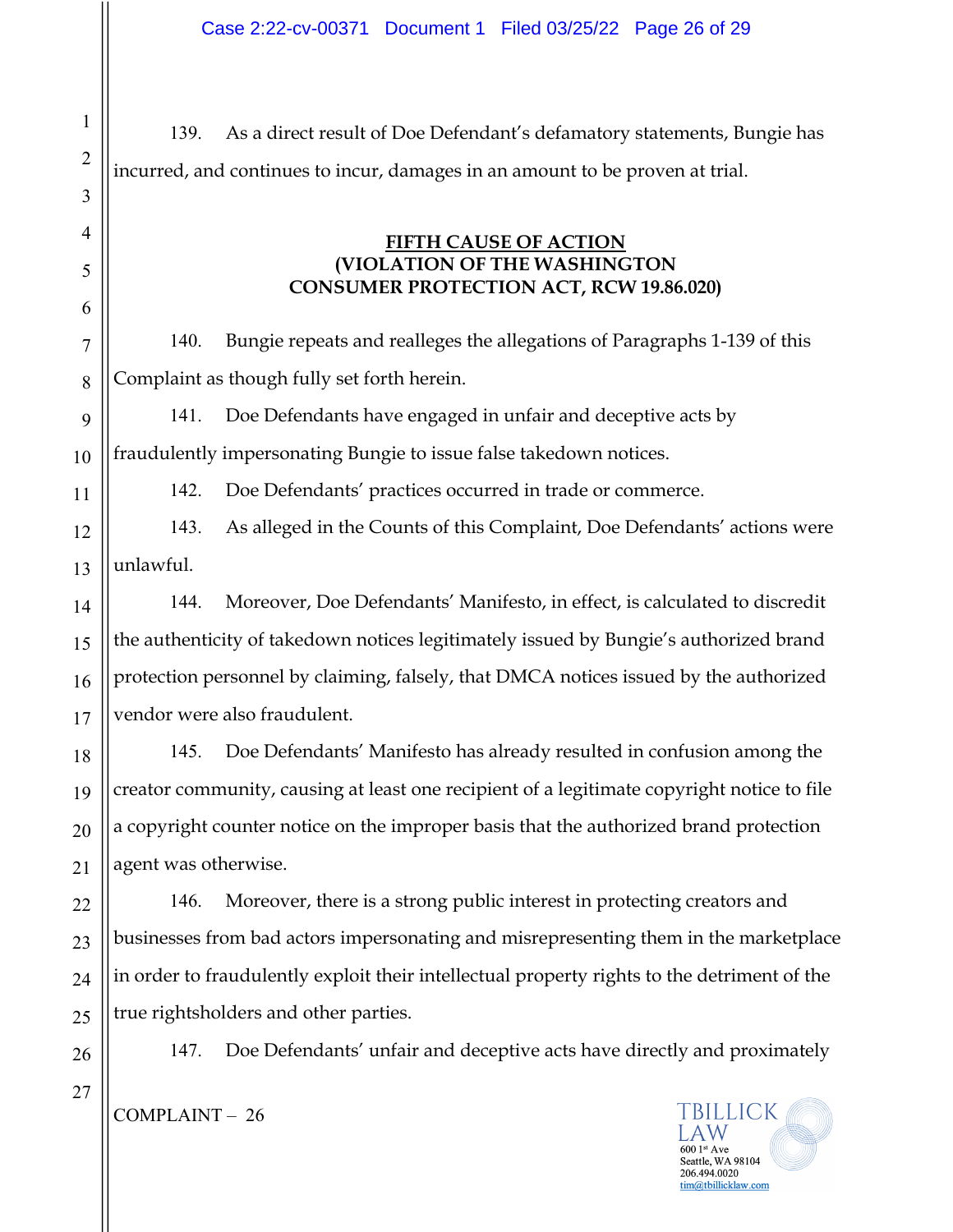caused Bungie to incur, and to continue incurring, damages.

148. As a result of the foregoing, Bungie is entitled to an award of damages in an amount to be proven at trial, and treble damages and attorneys' fees as allowed under the statute.

## **SIXTH CAUSE OF ACTION (BREACH OF CONTRACT)**

149. Bungie repeats and realleges the allegations of Paragraphs 1-148 of this Complaint as though fully set forth herein.

150. The LSLA is a valid, binding contract between Bungie and each individual player of *Destiny 2*.

151. *Destiny 2* cannot be played unless the user agrees to Bungie's LSLA.

152. The LSLA is displayed in full for the user in the game client prior to the user's first play.

153. The LSLA is also made easily and readily available on Bungie's website.

154. Upon information and belief, based on the fact that Doe Defendants uploaded videos that contained content infringing Bungie's copyrights and therefore must have played *Destiny 2*, Doe Defendants agreed to the LSLA.

155. The LSLA prohibits users from "copy[ing], reproduce[ing], distribut[ing], display[ing] or us[ing] any part of [Destiny 2] except as expressly authorized by Bungie."

156. Upon information and belief, Doe Defendants' display and use of *Destiny 2* to create the content that was the subject of a valid takedown request was not expressly authorized by Bungie.

157. Doe Defendants have thus breached the LSLA, and Bungie is entitled to damages in an amount to be proven at trial.

TBILLICK Seattle, WA 98104 206.494.0020 tim@tbillicklaw.com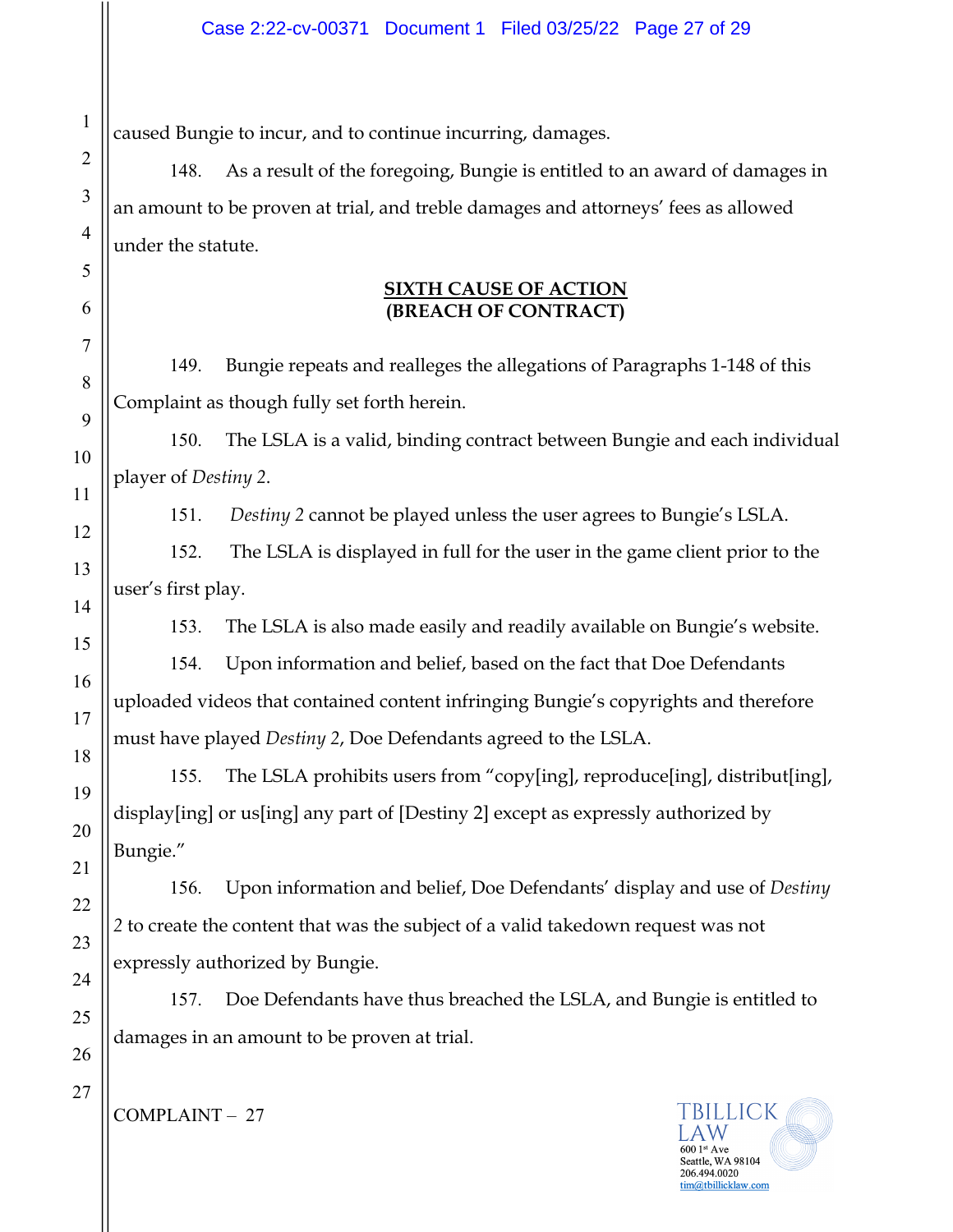|                | Case 2:22-cv-00371 Document 1 Filed 03/25/22 Page 28 of 29                                                   |  |  |  |  |  |  |
|----------------|--------------------------------------------------------------------------------------------------------------|--|--|--|--|--|--|
| 1              |                                                                                                              |  |  |  |  |  |  |
| $\overline{2}$ | <b>JURY DEMAND</b>                                                                                           |  |  |  |  |  |  |
| 3              | Pursuant to Federal Rule of Civil Procedure 38(b), Plaintiff demands a trial by jury                         |  |  |  |  |  |  |
| $\overline{4}$ | as to all issues so triable in this action.                                                                  |  |  |  |  |  |  |
| 5              | <b>PRAYER FOR RELIEF</b>                                                                                     |  |  |  |  |  |  |
| 6              | WHEREFORE, Plaintiff Bungie, Inc., prays for the following relief:                                           |  |  |  |  |  |  |
| 7              | A. Damages in an amount to be proven at trial;                                                               |  |  |  |  |  |  |
| 8<br>9         | B. Preliminary and permanent injunctive relief barring Defendants, and                                       |  |  |  |  |  |  |
| 10             |                                                                                                              |  |  |  |  |  |  |
| 11             | anyone acting in concert with them, from impersonating Bungie or                                             |  |  |  |  |  |  |
| 12             | further infringing Bungie's copyrights or trademarks;                                                        |  |  |  |  |  |  |
| 13             | C. Costs, attorneys' fees, interest, and punitive damages as allowed by                                      |  |  |  |  |  |  |
| 14             | law; and                                                                                                     |  |  |  |  |  |  |
| 15             | D. Such other relief as the Court deems just and proper.                                                     |  |  |  |  |  |  |
| 16             | DATED this 24th day of March, 2022                                                                           |  |  |  |  |  |  |
| 17             |                                                                                                              |  |  |  |  |  |  |
| 18             | Bv                                                                                                           |  |  |  |  |  |  |
| 19             | Tim J. Billick, WSBA No. 46690                                                                               |  |  |  |  |  |  |
| 20             | <b>TBILLICK LAW PLLC</b><br>600 First Ave                                                                    |  |  |  |  |  |  |
| 21<br>22       | Seattle, WA 98101<br>Ph. (206) 494-0020                                                                      |  |  |  |  |  |  |
| 23             | E-mail: tim@tbillicklaw.com                                                                                  |  |  |  |  |  |  |
| 24             | /s/ Akiva M. Cohen<br>Akiva M. Cohen, NY Bar No. 4328969                                                     |  |  |  |  |  |  |
| 25             | (pro hac vice pending)<br>KAMERMAN, UNCYK, SONIKER &                                                         |  |  |  |  |  |  |
| 26             | KLEIN P.C.<br>1700 Broadway                                                                                  |  |  |  |  |  |  |
| 27             |                                                                                                              |  |  |  |  |  |  |
|                | TBILLICK<br><b>COMPLAINT - 28</b><br>600 1st Ave<br>Seattle, WA 98104<br>206.494.0020<br>tim@tbillicklaw.com |  |  |  |  |  |  |